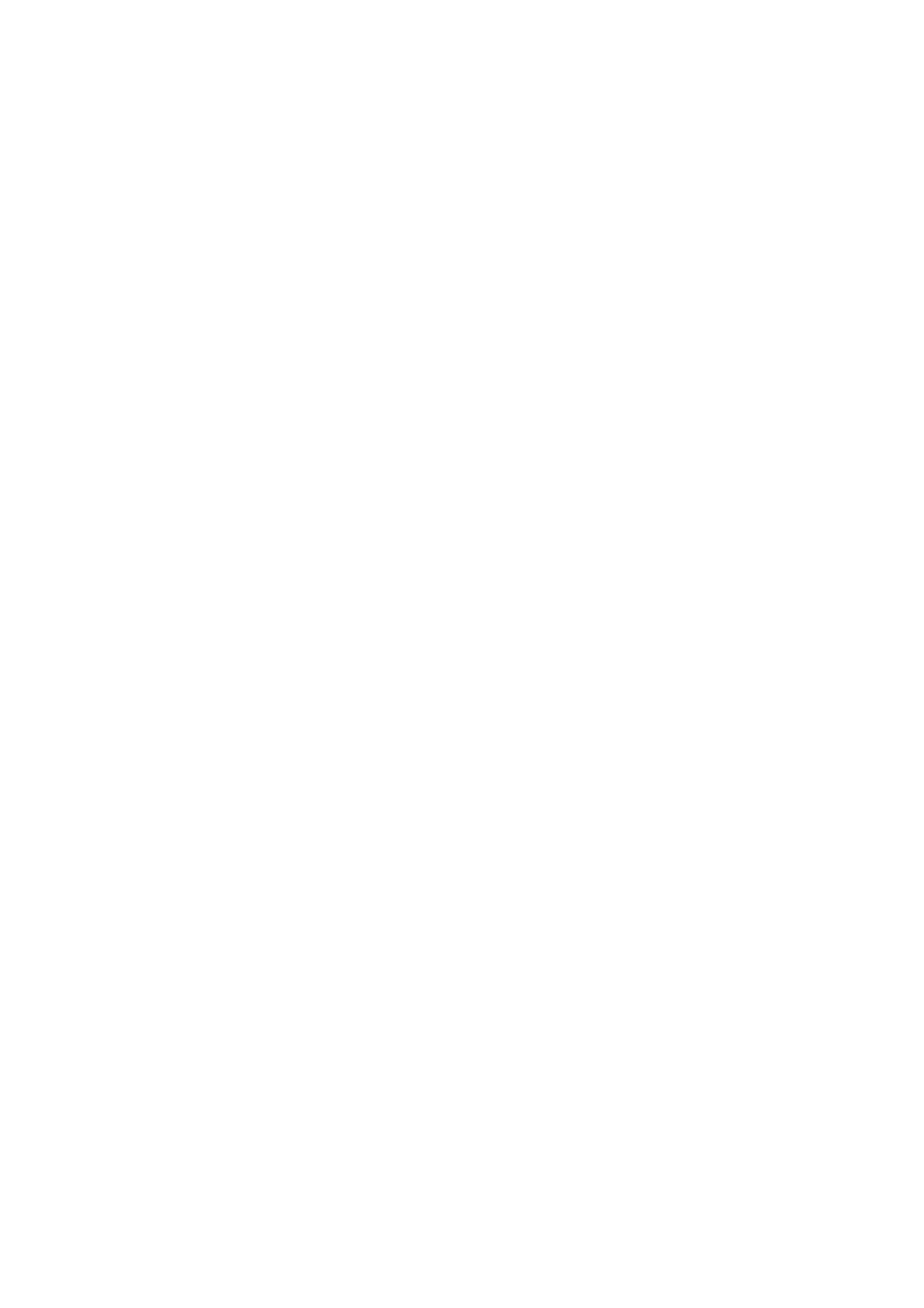# **Key Statistics for Blaenau Gwent**

Dai James, Nia Jones, Owen Lewis (Finance and Statistics Team, MRS)

June 2006

Paper number: 06/1438/nj

© Crown copyright 2006

Enquiry no: 06/1438/nj Date: 15 June 2006

This document has been prepared by the Members' Research Service to provide Assembly Members and their staff with information and for no other purpose. Every effort has been made to ensure that the information is accurate, however, we cannot be held responsible for any inaccuracies found later in the original source material, provided that the original source is not the Members' Research Service itself. This document does not constitute an expression of opinion by the National Assembly, the Welsh Assembly Government or any other of the Assembly's constituent parts or connected bodies.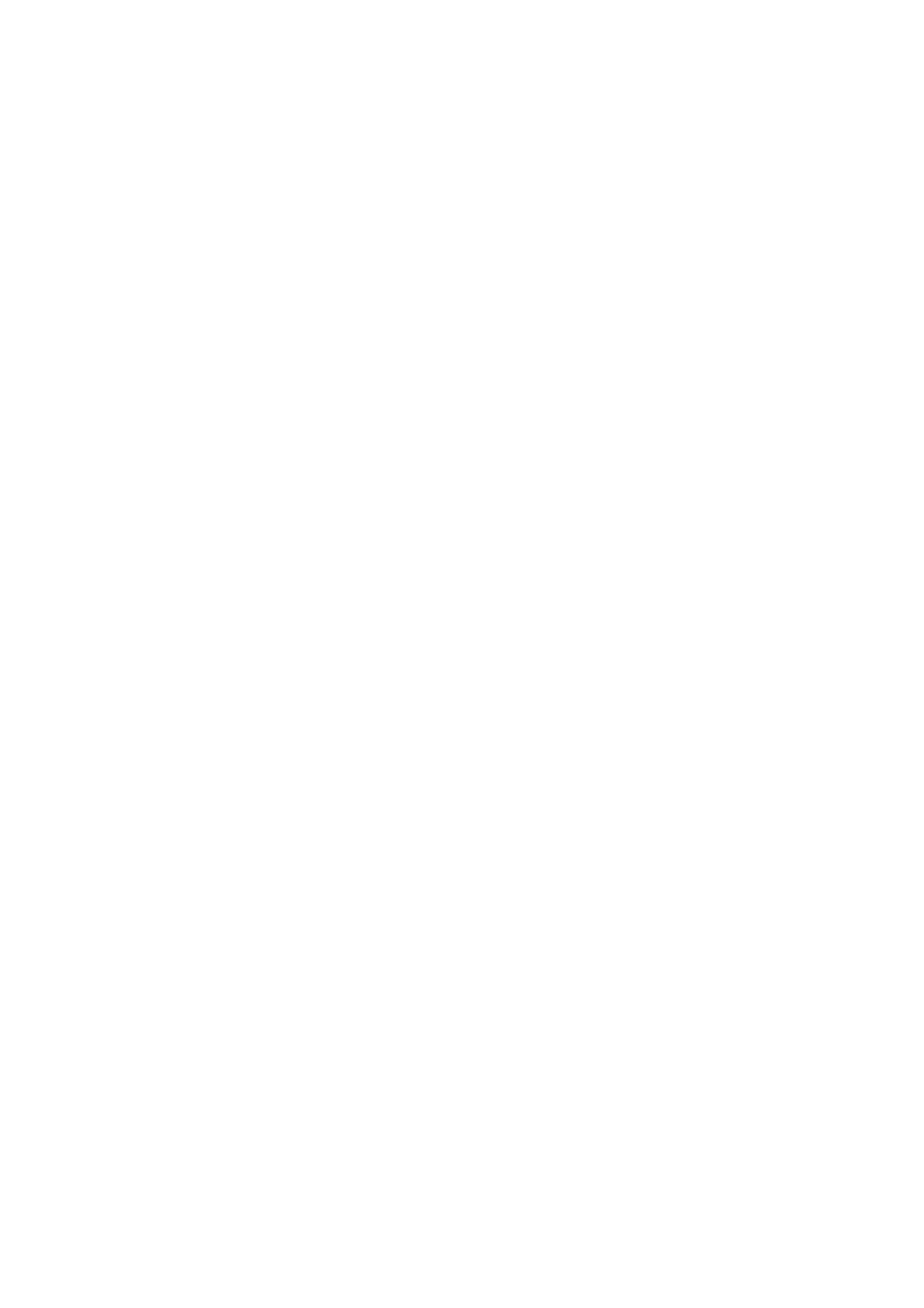## **Executive Summary**

The following points provide a brief overview of Blaenau Gwent, drawn from detailed statistics in the main body of this paper. Technical terms have been avoided, and in general the reference periods of the statistics are not mentioned (as these vary).

- ♦ Around 70 thousand people live in Blaenau Gwent, which is more than four times as densely populated as Wales as a whole. The constituency's population fell by 5% between 1993 and 2003, compared with a rise of 2% in Wales.
- ♦ In the 2005 UK General election, Peter Law, previously a Labour Welsh Assembly Member, won Blaenau Gwent from Labour, standing as an independent candidate.
- The Welsh Index of Multiple Deprivation 2005 ranks specific small areas in Wales in terms of deprivation. Overall, 89% of Blaenau Gwent's 47 areas are more deprived than the Wales average.

In Blaenau Gwent, relative to Wales:

- ♦ People are on the whole less qualified: School examination performance is below the Welsh level, and a higher proportion of the working age population have no qualifications.
- ♦ Fewer working-age people are economically active (working, or available and looking for work), and a higher proportion of these are unemployed.
- ♦ There are fewer jobs per working-age person, and nearly twice as large a share of employee jobs are in the manufacturing sector (with less in the services sector).
- More people or households claim benefits related to low income, unemployment and ill-health.
- People are on the whole less healthy: more people have a limiting long-term illness, and more adults report that they are being treated for specific illnesses such as arthritis and mental illnesses.
- ♦ Life expectancy at birth is currently around two years shorter, and death rates from all causes are higher.
- ♦ Total inpatient admissions are higher due to a higher rate of emergency admissions, and more people are waiting for their first outpatient appointment, inpatient admission and day case treatment.
- ♦ Teenage conceptions are more common.
- There are more looked after children, but fewer on the child protection register.
- ♦ A lower proportion of homes are owner occupied, and a higher proportion are rented from the Local Authority.
- Relatively fewer people are homeless.
- ♦ Average house prices are much lower, but are rising at a faster rate.
- The rate of road accidents and casualties per length of road is higher, but the rate of casualties is lower per head of the population.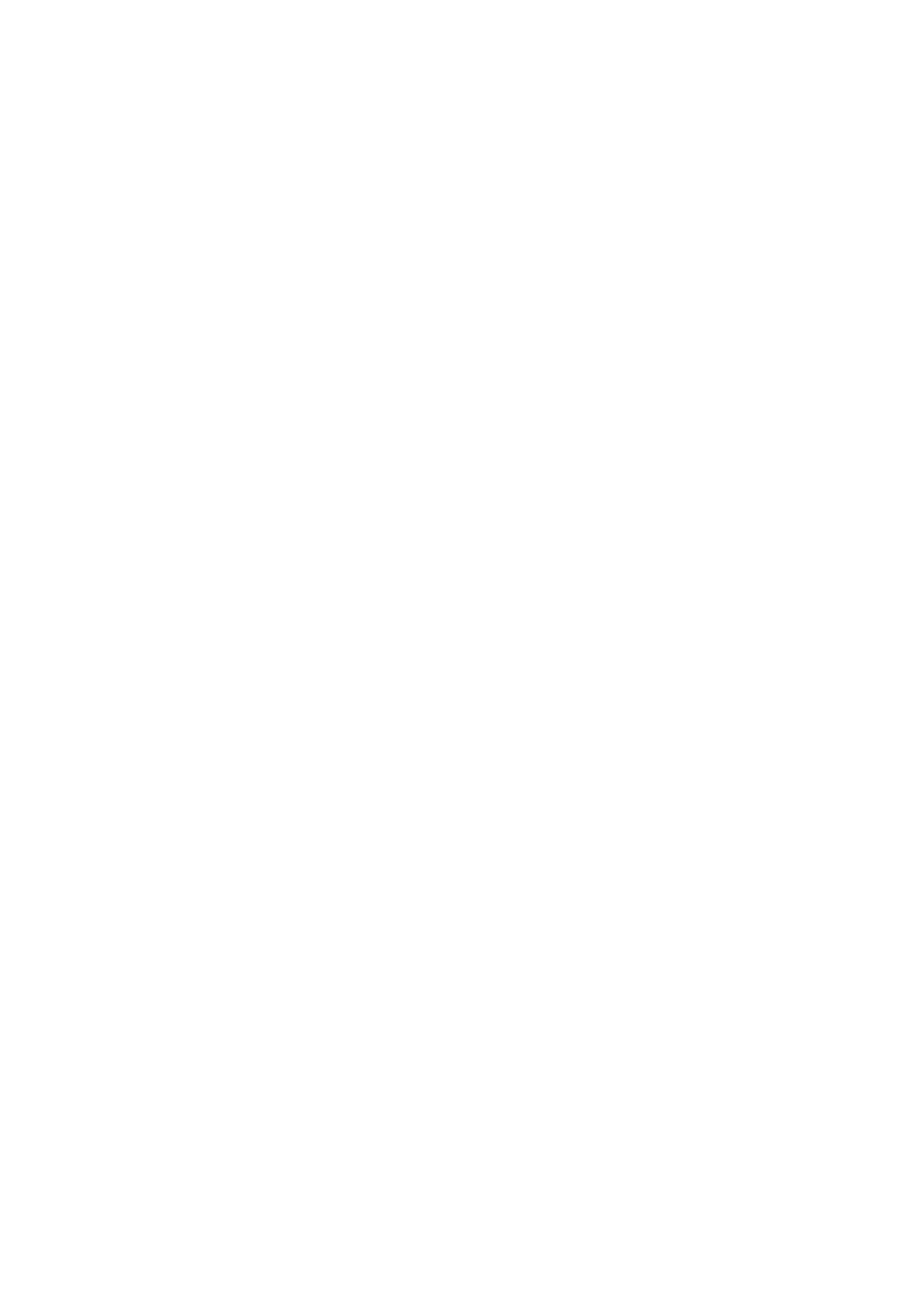

## **Contents**

| $1 \quad$      |  |
|----------------|--|
| 1.1            |  |
| 1.2            |  |
| 1.3            |  |
| 1.4            |  |
| 2 <sup>1</sup> |  |
| $\mathbf{3}$   |  |
| 4              |  |
| 5              |  |
| 6              |  |
| $\overline{7}$ |  |
| 8              |  |
| 9              |  |
|                |  |
|                |  |
|                |  |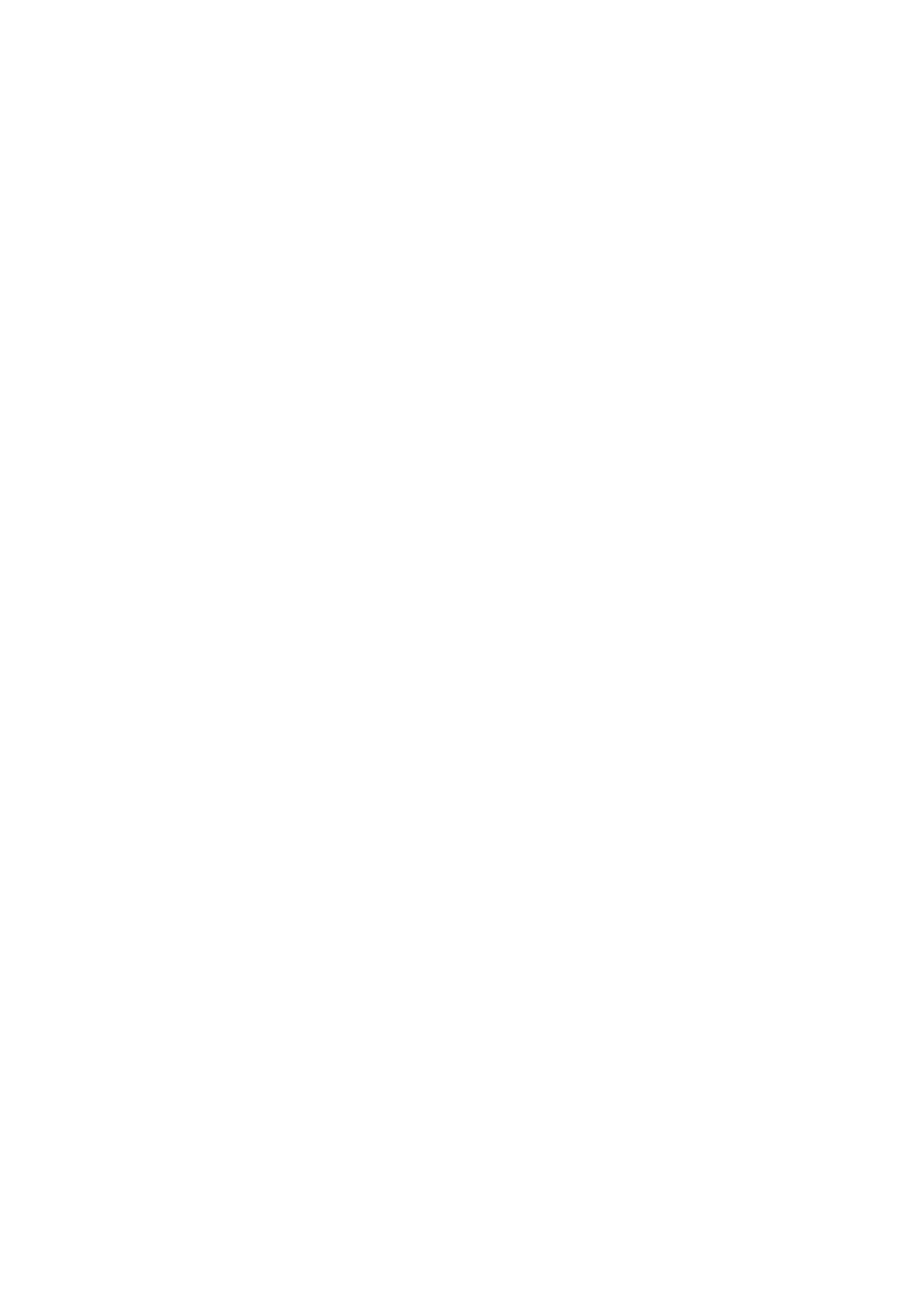

Cynulliad National Cenedlaethol Assembly for Wales Cymru

## <span id="page-8-0"></span>**Key Statistics for Blaenau Gwent**

### **1 Introduction**

### *1.1 Background*

This paper provides key statistics for Blaenau Gwent Assembly Constituency and Local Authority area<sup>[1](#page-8-1)</sup>, under a number of topic headings. The Members' Research Service will produce a similar profile of each Assembly constituency during 2006, but this first profile has been prepared in advance due to the byelection in Blaenau Gwent on 29 June 2006. The full set of profiles will be updated periodically, as new statistics are released.

### *1.2 Structure of this paper*

The preceding executive summary provides a brief overview of the key similarities and differences between Blaenau Gwent and Wales as a whole. This introduction is followed by chapters of narrative and reference tables on statistics for eight topic areas. The information in each table is drawn from several different sources, and the metadata<sup>[2](#page-8-2)</sup> shown in the tables is kept to a minimum for ease of presentation. Details on the sources (including links for further information) and definitions in use are included in the first annex. The second annex shows a map of the Blaenau Gwent including key features.

### *1.3 Statistics on constituencies*

Blaenau Gwent is a local authority area as well as a constituency<sup>1</sup>, but this is not the case for the majority of constituencies in Wales. Constituencies do not form a standard statistical geography, and so the availability of data at this level is limited; data are more readily available on local authorities. The format of other constituency profiles will therefore differ from this paper due to the smaller set of statistics available, and due to any feedback on this paper's content.

The amount and quality of constituency-level data available varies between topic areas, so this profile cannot cover all relevant subjects. For example, crime statistics recorded by police tend to be presented at police force areas, whereas demographic information from the Census is published for constituencies.

In some cases it may be difficult to attribute statistics to a particular constituency. For example, in education, a pupil's home will often be in a different constituency to the school they attend. So, despite the availability of information on school performance, reliable information on educational achievement within a particular constituency depends on the accurate recording of children's home addresses.

### *1.4 Sources for further information*

Each statistic shown in this paper is sourced in the first annex. More information is available, and some general sources are described below:

- $\bullet$  the Office for National Statistics has produced a report<sup>[3](#page-8-3)</sup> of key statistics from the Census 2001 for Assembly constituencies (and electoral regions);
- ♦ the official labour market statistics website 'nomis'[4](#page-8-4) provides electronic labour market profiles of constituencies;
- $\bullet$  the neighbourhood statistics website<sup>[5](#page-8-5)</sup> provides local area information on a range of topics.

<span id="page-8-1"></span> 1 The Local Authority boundary of Blaenau Gwent was changed in 2001 and now differs very slightly from the constituency area (see Annex 2 and<http://www.wales.gov.uk/organicabinet/content/statements/2001/Tafarnaubach.rtf>). This has negligible effect on statistics in this profile.<br><sup>2</sup> Metadata are data used to describe other data, such as definitions and refe

<span id="page-8-3"></span><span id="page-8-2"></span> $\frac{3}{10}$ <http://www.statistics.gov.uk/StatBase/Product.asp?vlnk=10219&Pos=&ColRank=1&Rank=422><br>4 [http://www.nomisweb.co.uk](http://www.nomisweb.co.uk/)

<span id="page-8-5"></span><span id="page-8-4"></span><sup>5</sup> [http://www.neighbourhood.statistics.gov.uk](http://www.neighbourhood.statistics.gov.uk/)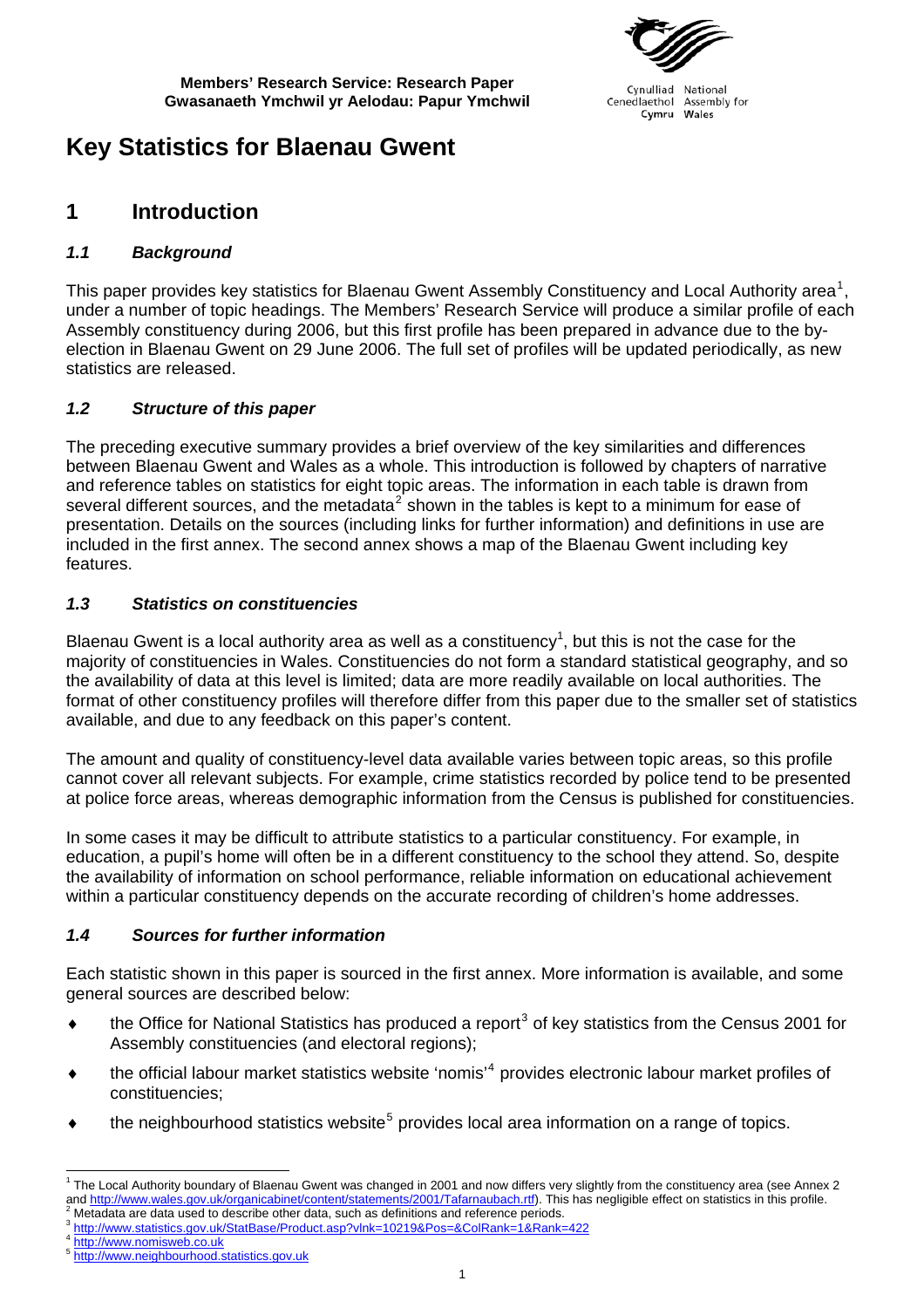

Cynulliad National Cenedlaethol Assembly for Cymru Wales

## <span id="page-9-0"></span>**2 Population and Vital Statistics**

The population of Blaenau Gwent is around 70 thousand people, and the constituency is more than four times as densely populated as Wales as a whole, with over 640 people per square kilometre. The size of its population dropped by 5% between 1993 and 2003, compared with a rise of 2% in Wales.

The distribution of its population in terms of age and sex is similar to that of Wales, but there is a lower proportion of people from a non-white ethnic group. Over 90% of Blaenau Gwent's population were born in Wales compared to around 75% of the Welsh population. People in Blaenau Gwent are less than half as likely to have skills in the Welsh language as Welsh residents in general.

Life expectancy at birth is currently around two years shorter than the Welsh equivalent for both males and females in Blaenau Gwent. Death rates from all causes are higher, as are the Standardised Mortality Ratios (which take account of age profiles).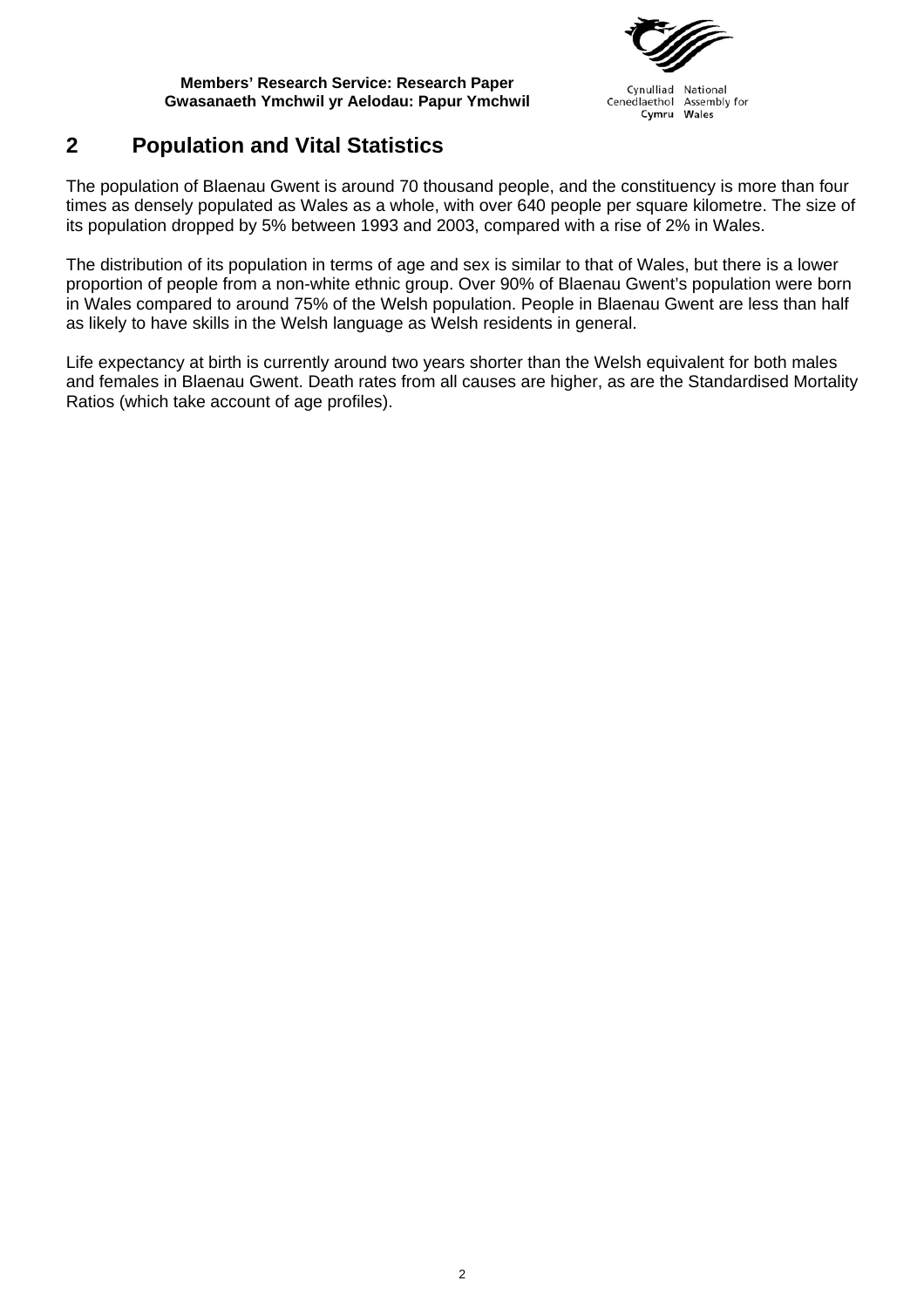

Cynulliad National<br>Cenedlaethol Assembly for<br>Cymru Wales

### **Table 1: Population and Vital Statistics**

Data are for 2001 unless another year is given

| Ref         |                                                                                                        | Blaenau<br>Gwent             | Wales                       | <b>Units</b>                                                                                    |
|-------------|--------------------------------------------------------------------------------------------------------|------------------------------|-----------------------------|-------------------------------------------------------------------------------------------------|
| a<br>b<br>С | <b>Population:</b><br><b>Total population</b><br>Change in population, 1993-2003<br>Population density | 70,064<br>$-5.0$<br>644      | 2,903,085<br>1.9<br>140     | <b>Number</b><br>Per cent<br>Number per sq km                                                   |
| d           | <b>Population groups:</b>                                                                              |                              |                             |                                                                                                 |
|             | Males<br>Females                                                                                       | 48.5<br>51.5                 | 48.4<br>51.6                | Per cent<br>Per cent                                                                            |
|             | Aged 0-15<br>Working age<br>Retirement age                                                             | 21.3<br>59.2<br>19.5         | 20.0<br>59.7<br>20.1        | Per cent<br>Per cent<br>Per cent                                                                |
|             | Non-White Ethnic Group                                                                                 | 0.8                          | 2.1                         | Per cent                                                                                        |
| е           | Place of birth:<br>Wales<br>Other UK<br>Elsewhere in EU<br>Non-EU                                      | 92.1<br>6.8<br>0.5<br>0.7    | 75.4<br>21.4<br>1.3<br>1.9  | Per cent<br>Per cent<br>Per cent<br>Per cent                                                    |
| a           | <b>Religion:</b><br>Christian<br>Muslim<br>Other<br>No religion/Not stated                             | 64.2<br>0.2<br>0.5<br>35.1   | 71.9<br>0.7<br>0.8<br>26.6  | Per cent<br>Per cent<br>Per cent<br>Per cent                                                    |
| a           | <b>Marital status:</b><br>Single (never married)<br>Married<br>Separated or divorced<br>Widowed        | 27.2<br>51.0<br>11.4<br>10.5 | 28.0<br>52.0<br>10.6<br>9.4 | Per cent<br>Per cent<br>Per cent<br>Per cent                                                    |
| f           | Welsh:<br>Can speak Welsh<br>One or more skills in Welsh<br>Identified as Welsh                        | 9.1<br>13.3<br>12.0          | 20.5<br>28.4<br>14.4        | Per cent<br>Per cent<br>Per cent                                                                |
| g           | Life expectancy at birth, 2002-04:<br>Males<br>Females                                                 | 73.8<br>78.4                 | 75.8<br>80.3                | Years<br>Years                                                                                  |
| h           | Deaths from all causes, 2003:<br>Persons<br><b>Males</b><br>Females                                    | 13.7<br>13.3<br>14.1         | 11.5<br>11.2<br>11.7        | Rate per 1,000<br>Rate per 1,000<br>Rate per 1,000                                              |
| Ť           | <b>Standardised Mortality Ratio, 1999-</b><br>2003:<br>Persons<br>Males<br>Females                     | 124<br>151<br>99             | 100<br>125<br>77            | Ratio for those aged under 75<br>Ratio for those aged under 75<br>Ratio for those aged under 75 |
| J<br>k      | <b>Births:</b><br>Live births, 2005<br>Still births, 2002                                              | 54.1<br>8.9                  | 56.1<br>5.4                 | Rate per 1,000 females 15-44<br>Rate per 1,000 births                                           |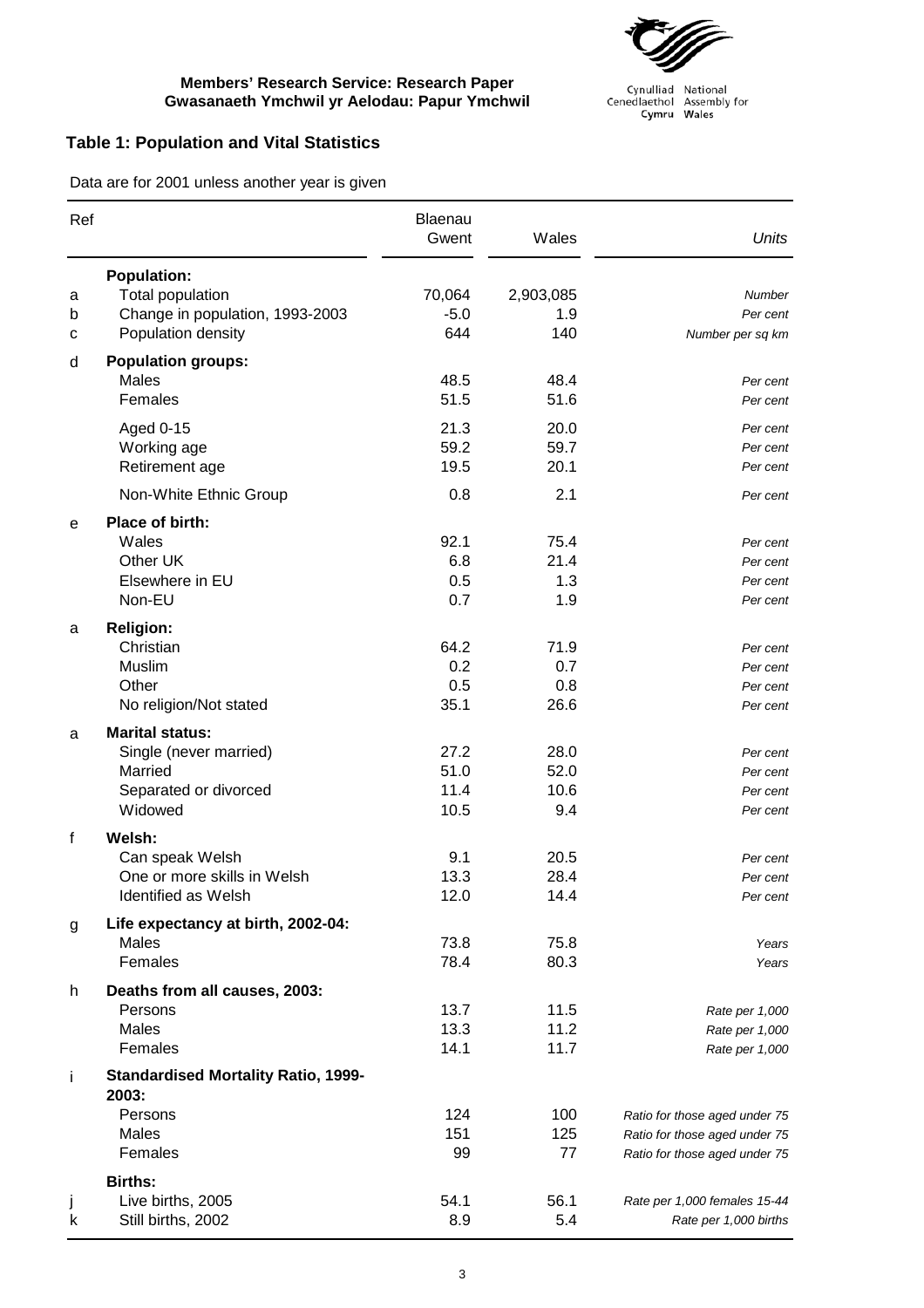

#### Cynulliad National Cenedlaethol Assembly for Wales Cymru

## <span id="page-11-0"></span>**3 Electoral Statistics**

There are over 50 thousand electors in Blaenau Gwent. Turnout for the 2003 Welsh Assembly election was similar to Wales as a whole at just under 40%, whilst turnout for the 2005 UK General election was nearly two-thirds, slightly higher than for Wales.

Figure 1 shows results of the 2003 Assembly and 2005 UK General elections, for Blaenau Gwent and for Wales.

The 2003 results show that all parties except Labour had a lower share of the vote in Blaenau Gwent compared to Wales as a whole. Labour had over 70% of the share of the vote in Blaenau Gwent, compared to 40% in Wales.

In 2005, Peter Law (formerly a Labour Party member and Assembly Member for Blaenau Gwent) stood as an independent candidate for Blaenau Gwent's Parliamentary seat. He won the seat with nearly 60% of the vote, and Labour retained just over 30% of the vote.



### **Figure 1: Election results in Blaenau Gwent & Wales, 2003 &**

Source**:** House of Commons Library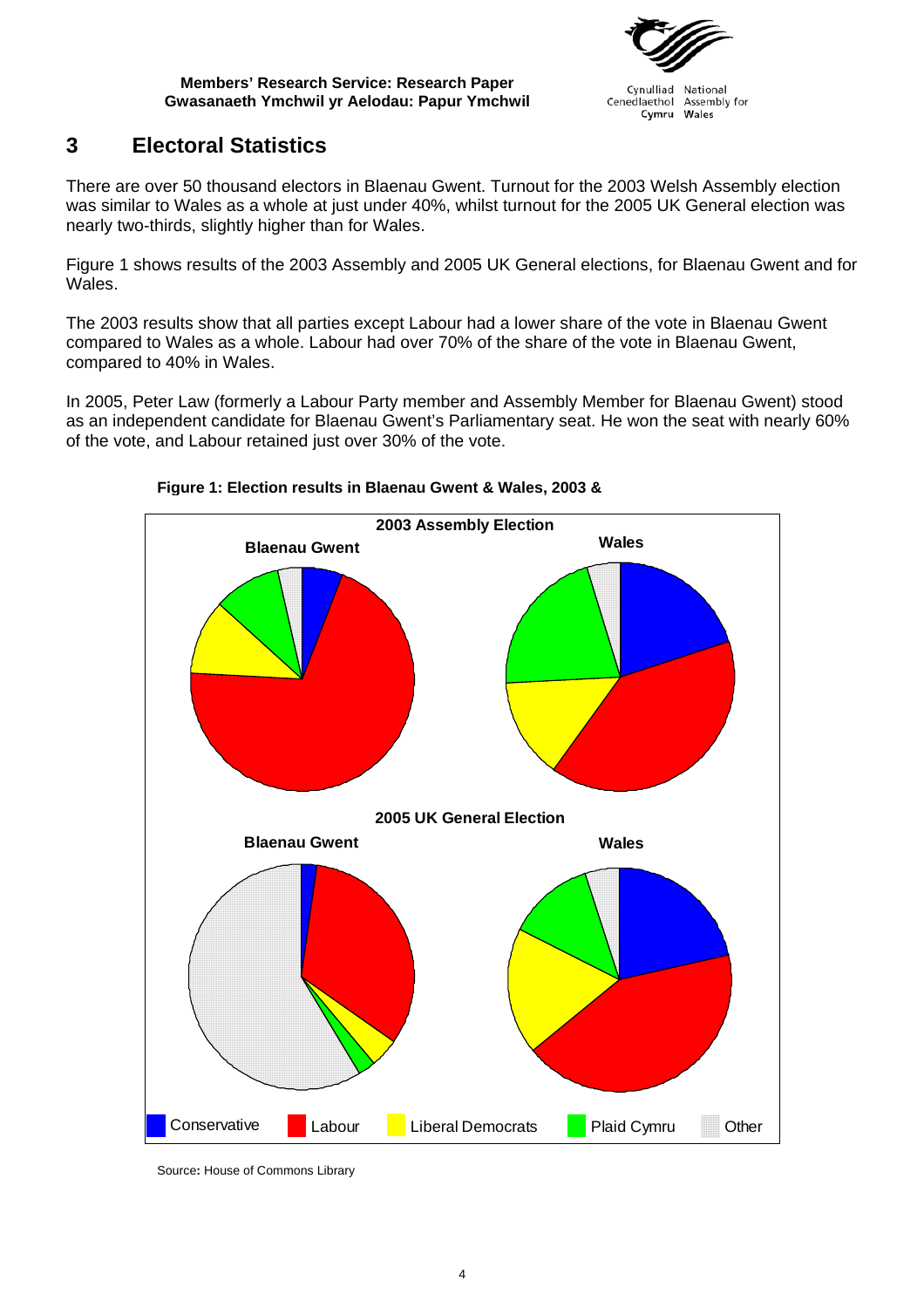

Cynulliad National<br>Cenedlaethol Assembly for<br>Cymru Wales

### **Table 2: Electoral Statistics**

| Ref |                                       | Blaenau<br>Gwent | Wales     | <b>Units</b>      |
|-----|---------------------------------------|------------------|-----------|-------------------|
| a   | The Electorate, 2005:                 |                  |           |                   |
|     | Electors                              | 53,081           | 2,236,808 | <b>Number</b>     |
|     | <b>Attainers</b>                      | 807              | 25,200    | <b>Number</b>     |
| b   | <b>Welsh Assembly Election, 2003:</b> |                  |           |                   |
|     | Turnout                               | 37.4             | 38.2      | Per cent          |
|     | Share of votes:                       |                  |           |                   |
|     | Conservative                          | 5.7              | 19.9      | Per cent          |
|     | Labour                                | 70.2             | 40.0      | Per cent          |
|     | <b>Liberal Democrats</b>              | 10.9             | 14.1      | Per cent          |
|     | Plaid Cymru                           | 9.6              | 21.2      | Per cent          |
|     | Other                                 | 3.6              | 4.7       | Per cent          |
|     | Change in share of votes (1999-2003): |                  |           |                   |
|     | Conservative                          | 0.2              | 4.1       | Percentage points |
|     | Labour                                | 8.4              | 2.4       | Percentage points |
|     | <b>Liberal Democrats</b>              | $-0.6$           | 0.7       | Percentage points |
|     | Plaid Cymru                           | $-11.6$          | $-7.2$    | Percentage points |
| C   | <b>UK General Election, 2005:</b>     |                  |           |                   |
|     | Turnout                               | 66.1             | 62.6      | Per cent          |
|     | Share of votes:                       |                  |           |                   |
|     | Conservative                          | 2.3              | 21.4      | Per cent          |
|     | Labour                                | 32.3             | 42.7      | Per cent          |
|     | <b>Liberal Democrats</b>              | 4.3              | 18.4      | Per cent          |
|     | Plaid Cymru                           | 2.4              | 12.6      | Per cent          |
|     | Other                                 | 58.7             | 5.0       | Per cent          |
|     | Change in share of votes (2001-2005): |                  |           |                   |
|     | Conservative                          | $-5.2$           | 0.4       | Percentage points |
|     | Labour                                | $-39.7$          | $-5.9$    | Percentage points |
|     | <b>Liberal Democrats</b>              | $-5.0$           | 4.6       | Percentage points |
|     | Plaid Cymru                           | $-8.8$           | $-1.7$    | Percentage points |
|     | Other                                 | 58.7             | 2.7       | Percentage points |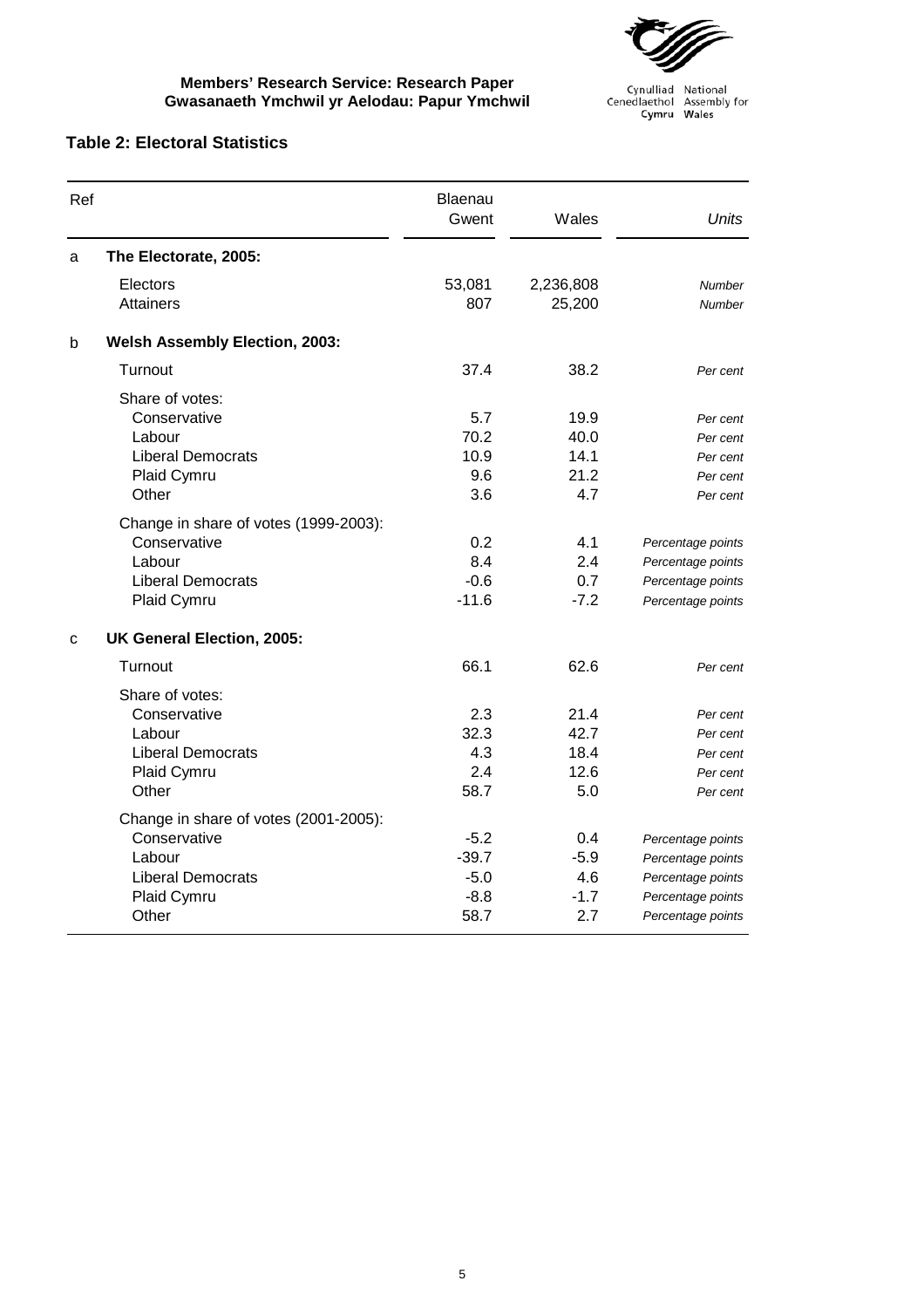

Cynulliad National Cenedlaethol Assembly for Cymru Wales

## <span id="page-13-0"></span>**4 Economic and Labour Market Statistics**

Around two-thirds of Blaenau Gwent's working age population is economically active, compared to around three-quarters nationally, and a higher proportion of the economically active are unemployed. There are an estimated 0.5 jobs per working-age person in Blaenau Gwent, compared to 0.8 for Wales as a whole.

In terms of the National Statistics socio-economic classification, relatively fewer people in Blaenau Gwent than in Wales are classed as managerial and professional, or as intermediate workers. Relatively more are classed as routine and manual workers, or as 'never worked and long-term unemployed'.

In Blaenau Gwent, nearly twice as high a percentage of employee jobs are in the manufacturing sector, and relatively fewer in services, which accounts for 78% of jobs nationally. Within the services sector, the main difference arises in the 'Finance, IT and other businesses' category, which accounts for around 5% of employee jobs in Blaenau Gwent, and around 12% nationally (not included in the reference table).

A higher proportion of the working age population of Blaenau Gwent are claiming Job-Seekers' Allowance: 4.6% compared to 2.6% nationally. Figure 2 shows the rate over time (not included in the reference table). Although the claimant rate for Blaenau Gwent shows a decline between 1996 and 2002, since then there is no clear trend in the rate, which is consistently higher than that for Wales. In Blaenau Gwent, a higher proportion of claimants are in the 18-24 age group, and relatively more claimants have been claiming for a longer duration (over 6 months).





In general, higher proportions of people or households in Blaenau Gwent claim other benefits than in Wales. These include:

- ♦ incapacity benefit and/or severe disablement allowance (corroborated by the higher rates of limiting long-term illness shown in chapter 5);
- income support, linked to pay which is on average lower in Blaenau Gwent compared with Wales;
- pensions credit.

Source: Department for Work and Pensions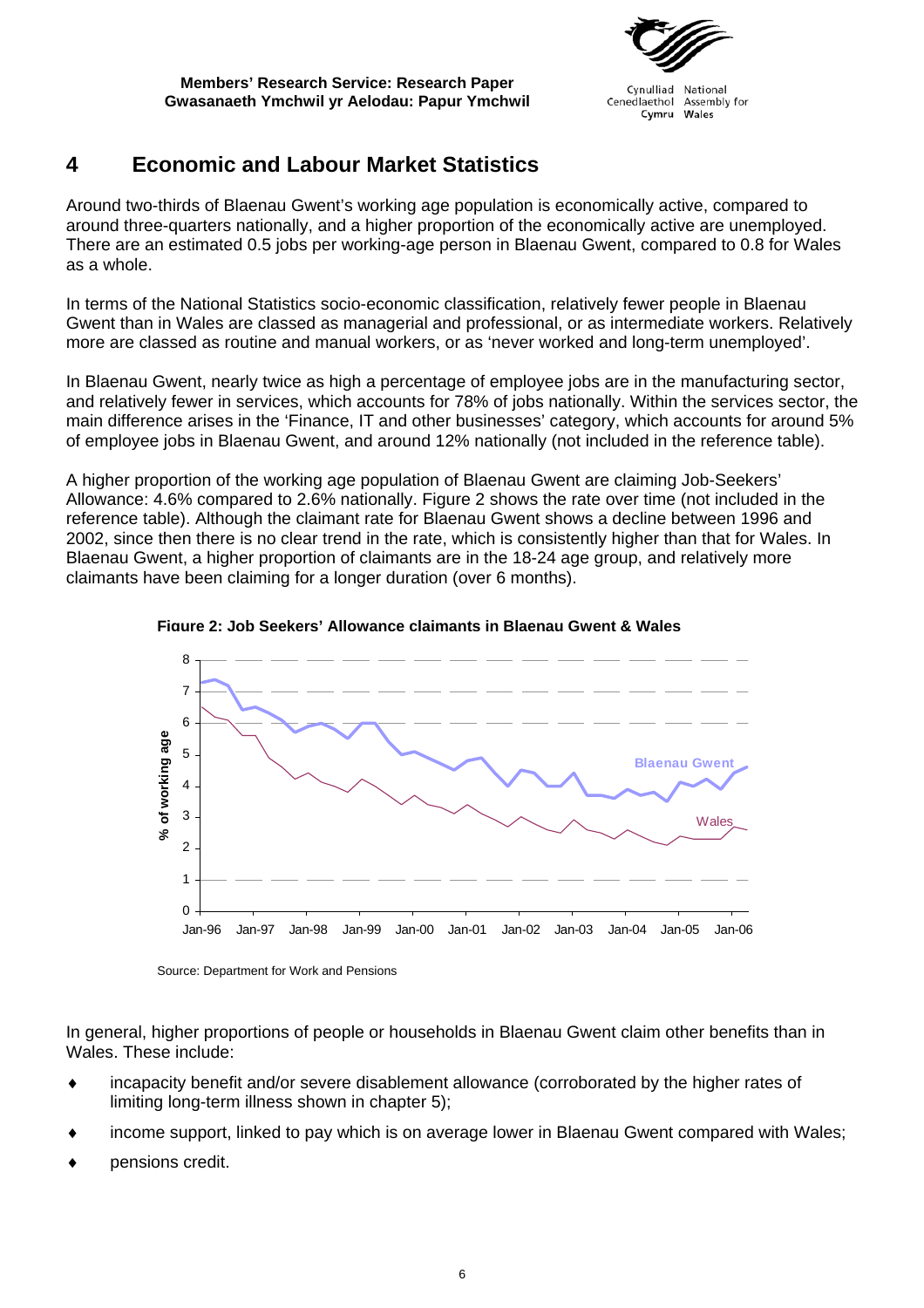

Cynulliad National<br>Cenedlaethol Assembly for<br>Cymru Wales

### **Table 3: Economic and Labour Market Statistics**

| Ref    |                                                                                                                                                                                                                    | <b>Blaenau</b><br>Gwent                   | Wales                                     | Units                                                                                                                                                                            |
|--------|--------------------------------------------------------------------------------------------------------------------------------------------------------------------------------------------------------------------|-------------------------------------------|-------------------------------------------|----------------------------------------------------------------------------------------------------------------------------------------------------------------------------------|
| a      | Economically active, 2004-05:<br>In employment<br>Employees<br>Self employed<br>Unemployed                                                                                                                         | 68.3<br>63.3<br>59.4<br>3.3<br>7.3        | 74.8<br>71.3<br>61.9<br>8.8<br>4.7        | Per cent of the working age<br>Per cent of the working age<br>Per cent of the working age<br>Per cent of the working age<br>Per cent of economically active                      |
| a      | Economically inactive, 2004-05:<br>Wanting a job<br>Not wanting a job                                                                                                                                              | 31.7<br>9.6<br>22.1                       | 25.2<br>5.7<br>19.5                       | Per cent of the working age<br>Per cent of the working age<br>Per cent of the working age                                                                                        |
| b      | <b>National Statistics Socio-economic</b><br><b>Classification, 2001:</b><br>Managerial and professional<br>Intermediate<br><b>Routine and Manual</b><br>Never worked and long-term unemployed<br>Not classifiable | 14.2<br>10.0<br>39.3<br>5.3<br>31.3       | 22.0<br>15.1<br>30.0<br>3.8<br>29.1       | Per cent of those aged 16-74<br>Per cent of those aged 16-74<br>Per cent of those aged 16-74<br>Per cent of those aged 16-74<br>Per cent of those aged 16-74                     |
| a      | Employee jobs by sector, 2004:<br>Manufacturing<br>Construction<br><b>Services</b><br>Tourism-related                                                                                                              | 28.6<br>4.1<br>67.3<br>5.5                | 15.3<br>4.6<br>78.3<br>8.7                | Per cent of employee jobs<br>Per cent of employee jobs<br>Per cent of employee jobs<br>Per cent of employee jobs                                                                 |
| a      | Jobs density, 2004                                                                                                                                                                                                 | 0.5                                       | 0.8                                       | Jobs to working-age people                                                                                                                                                       |
| с      | Pay, 2005:<br>Median gross weekly pay<br>Median gross annual pay                                                                                                                                                   | 307.70<br>15,719                          | 320.90<br>17,287                          | E, p<br>£                                                                                                                                                                        |
| a      | Job-Seekers' Allowance claimants, 2006:<br>Persons<br><b>Males</b><br>Females<br>Aged 18-24<br>Aged 25-49<br>Aged 50+                                                                                              | 4.6<br>6.8<br>2.2<br>39.3<br>47.0<br>13.0 | 2.6<br>3.9<br>1.3<br>35.0<br>48.8<br>15.0 | Per cent of the working age<br>Per cent of the working age<br>Per cent of the working age<br>Per cent of all claimants<br>Per cent of all claimants<br>Per cent of all claimants |
|        | Up to 6 months duration<br>Over 6 up to 12 months duration<br>Over 12 months duration                                                                                                                              | 60.1<br>20.9<br>19.0                      | 69.4<br>18.2<br>12.4                      | Per cent of all claimants<br>Per cent of all claimants<br>Per cent of all claimants                                                                                              |
| d<br>е | <b>Claimants of other benefits, 2005:</b><br>Incapacity Benefit and/or Severe<br>Disablement Allowance:<br>Persons<br><b>Males</b><br>Females                                                                      | 18.5<br>20.3<br>16.5                      | 12.1<br>13.5<br>10.7                      | Per cent of the working age<br>Per cent of the working age<br>Per cent of the working age                                                                                        |
| f      | Income Support claimants                                                                                                                                                                                           | 13.9                                      | 10.5                                      | Per cent of households                                                                                                                                                           |
| g      | Pensions Credit claimants:<br>Guarantee credit only<br>Guarantee & savings credit                                                                                                                                  | 8.0<br>19.4                               | 7.1<br>14.6                               | Per cent of retirement age<br>Per cent of retirement age                                                                                                                         |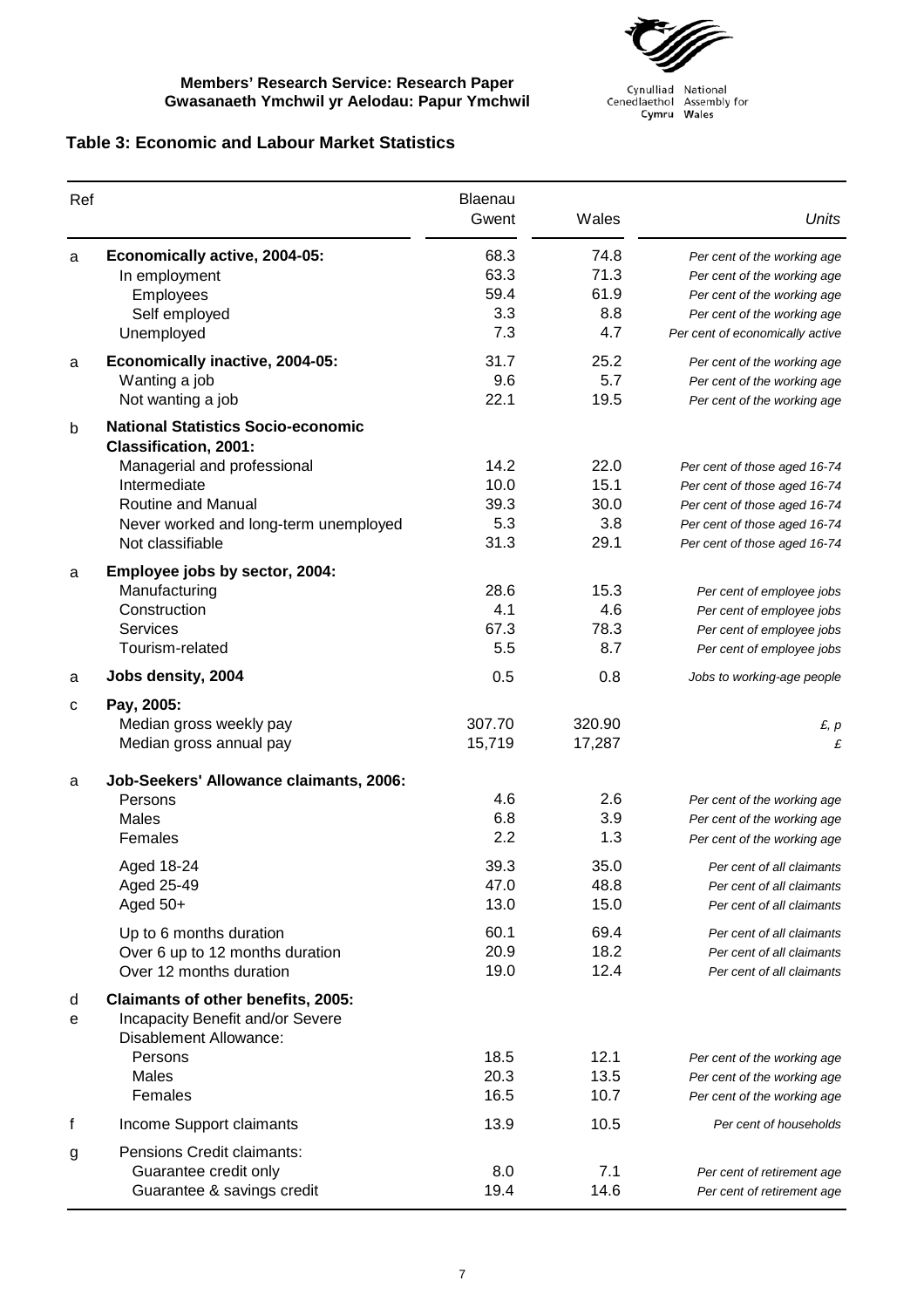

Cynulliad National Cenedlaethol Assembly for Wales Cymru

## <span id="page-15-0"></span>**5 Health and Social Services Statistics**

On the whole, adults in Blaenau Gwent have slightly less healthy lifestyles than adults in Wales. There are higher rates of smoking, binge-drinking and overweight/obesity, and a lower proportion of adults meeting guidelines for physical activity and eating fruit and vegetables.

Around 28% of Blaenau Gwent's population have a limiting long-term illness, compared to 23% of all Welsh residents. Relatively more people in Blaenau Gwent described their general health as 'not good'. Figure 3 shows the percentage of adults being treated for specific illnesses; high blood pressure, mental illnesses, and arthritis are all considerably higher in Blaenau Gwent. Scores for physical and mental health and well-being are on average lower for adults in Blaenau Gwent than the national results.



**Figure 3: Adults who reported being treated for illnesses in Blaenau Gwent & Wales, 2003/04**

Compared to Wales, there are higher death rates among residents of Blaenau Gwent aged under 75 due to cancer, heart disease and especially respiratory disease, where the rate is more than twice as high for both males and females.

Conception in 13-15 years old girls is more common in Blaenau Gwent: around 1.3% compared to Wales's 0.8%. For all live births, there are slightly more occurrences both of low birth weight and of infant mortality (death under 1 year of age) in Blaenau Gwent than in Wales.

Source: Welsh Health Survey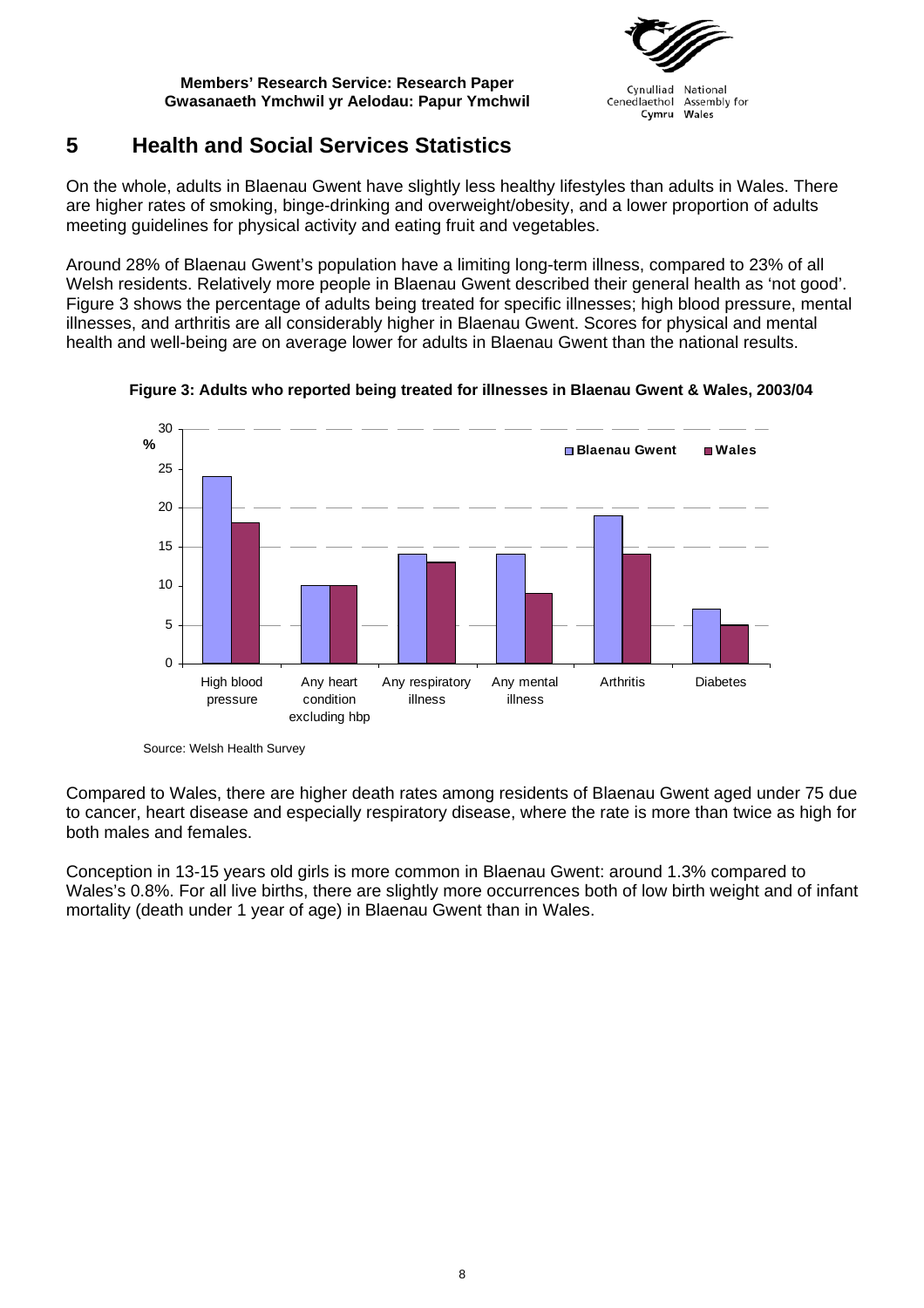

Cynulliad National<br>Cenedlaethol Assembly for<br>Cymru Wales

### **Table 4: Health and Social Services Statistics**

| Ref          |                                                                                                       | Blaenau<br>Gwent    | Wales               | <b>Units</b>                                                                           |
|--------------|-------------------------------------------------------------------------------------------------------|---------------------|---------------------|----------------------------------------------------------------------------------------|
| a            | Key health information, 2001:                                                                         |                     |                     |                                                                                        |
|              | Limiting long-term illness<br>General health 'not good'<br>Providing unpaid care for 50+ hours a week | 28.3<br>16.5<br>3.8 | 23.3<br>12.5<br>3.1 | Per cent of the population<br>Per cent of the population<br>Per cent of the population |
| b            | Currently being treated for, 2003/04:                                                                 |                     |                     |                                                                                        |
|              | High blood pressure<br>Any heart condition excluding high blood pressure<br>Any respiratory illness   | 24<br>10<br>14      | 18<br>10<br>13      | Per cent of those aged 16+<br>Per cent of those aged 16+<br>Per cent of those aged 16+ |
|              | Any mental illness<br>Arthritis<br><b>Diabetes</b>                                                    | 14<br>19<br>7       | 9<br>14<br>5        | Per cent of those aged 16+<br>Per cent of those aged 16+<br>Per cent of those aged 16+ |
| С            | SF-36 (higher scores mean better health), 2003/04:                                                    |                     |                     |                                                                                        |
|              | <b>Physical Component Summary Score</b><br><b>Mental Component Summary Score</b>                      | 46.5<br>46.9        | 48.8<br>49.8        | Mean for those aged 16+<br>Mean for those aged 16+                                     |
| d            | Deaths from selected causes (European<br>standardised rate), 2003:                                    |                     |                     |                                                                                        |
|              | Female breast cancer<br>Lung cancer:                                                                  | 40.3                | 23.0                | Rate per 100,000 under 75                                                              |
|              | Males                                                                                                 | 40.3                | 33.9                | Rate per 100,000 under 75                                                              |
|              | Females                                                                                               | 22.5                | 20.6                | Rate per 100,000 under 75                                                              |
|              | All malignant neoplasms:                                                                              |                     |                     |                                                                                        |
|              | <b>Males</b><br>Females                                                                               | 147.6<br>132.0      | 140.5<br>112.4      | Rate per 100,000 under 75<br>Rate per 100,000 under 75                                 |
|              | Myocardial infarction:                                                                                |                     |                     |                                                                                        |
|              | Males                                                                                                 | 54.7                | 43.4                | Rate per 100,000 under 75                                                              |
|              | Females<br>Respiratory disease:                                                                       | 20.8                | 15.0                | Rate per 100,000 under 75                                                              |
|              | Males                                                                                                 | 40.6                | 14.8                | Rate per 100,000 under 75                                                              |
|              | Females                                                                                               | 57.0                | 28.3                | Rate per 100,000 under 75                                                              |
| е            | Health-related lifestyle, 2003/04:                                                                    |                     |                     |                                                                                        |
| f            | Smoker                                                                                                | 28                  | 26                  | Per cent of those aged 16+                                                             |
| g            | Binge-drinking at least once in the past 7 days                                                       | 23                  | 20                  | Per cent of those aged 16+                                                             |
| h            | Met fruit and vegetable guidelines the previous day                                                   | 35                  | 39                  | Per cent of those aged 16+                                                             |
| $\mathbf{I}$ | Met physical activity guidelines over the past 7 days                                                 | 26                  | 29                  | Per cent of those aged 16+                                                             |
| j            | Overweight or obese                                                                                   | 59                  | 54                  | Per cent of those aged 16+                                                             |
|              | <b>Vital statistics:</b>                                                                              |                     |                     |                                                                                        |
| k            | Teenage (under 16) conceptions, 2002-04                                                               | 13.1                | 8.0                 | Rate per 1,000 females 13-15                                                           |
| I            | Infant mortality, 2001                                                                                | 6.9                 | 5.4                 | Rate per 1,000 live births                                                             |
| m            | Low birth weight, 2004                                                                                | 9.0                 | 7.2                 | Per cent of live births                                                                |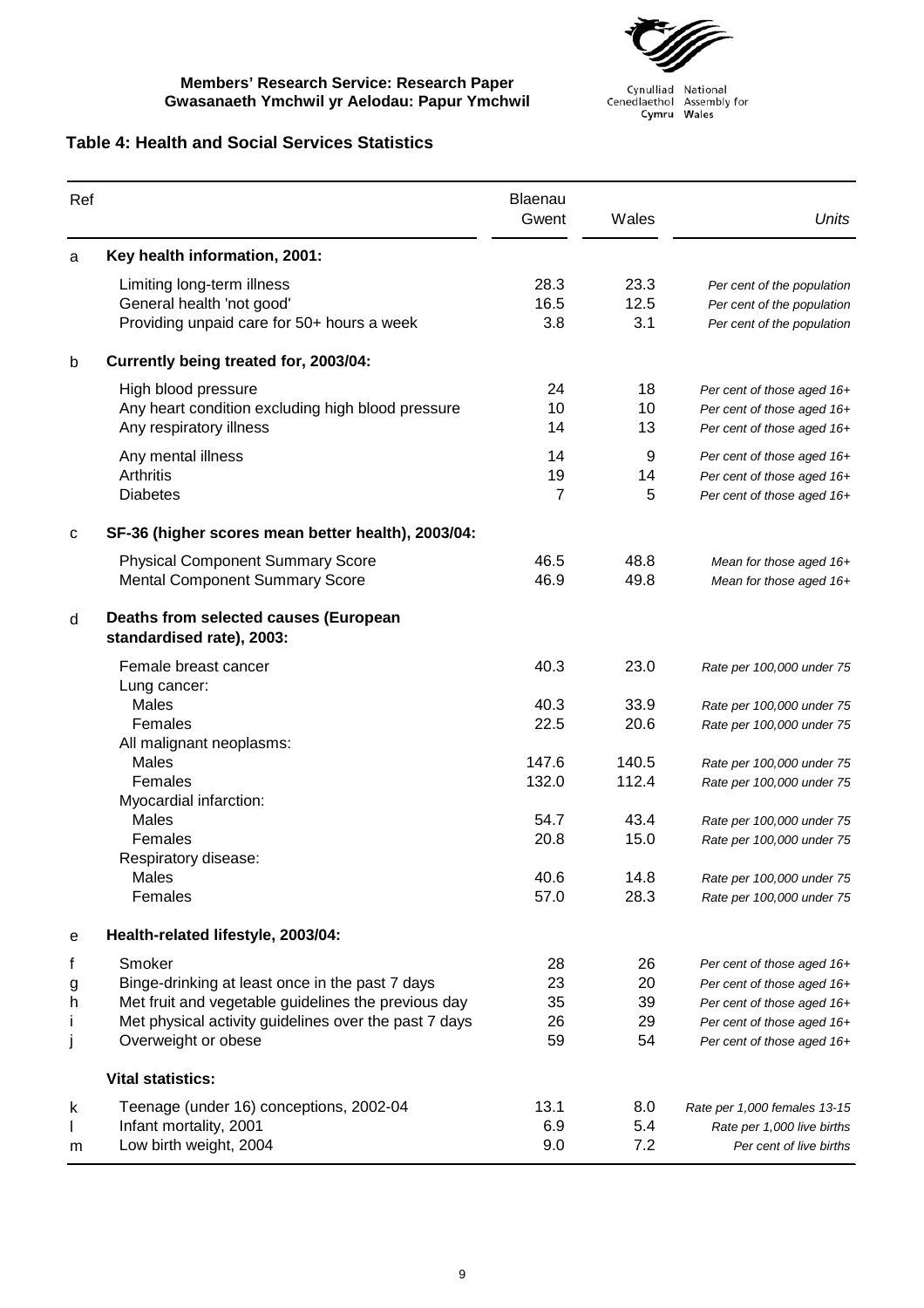

Cynulliad National Cenedlaethol Assembly for Cymru Wales

## **5 Health and Social Services Statistics (continued)**

There are fewer GPs and dentists per head of the population in Blaenau Gwent than in Wales, but adults in the constituency are more likely to have talked to a GP in the past two weeks, although less likely to have been to the dentist in the past year, relative to Wales. Although a similar proportion to Wales have been an inpatient during the past year, total inpatient admissions are higher in Blaenau Gwent, due to a higher rate of emergency admissions (154 per 1,000 people, compared to 113 nationally).

Compared to Wales, relatively more people from Blaenau Gwent are waiting for their first outpatient appointment, inpatient admission and day case treatment. Also, higher proportions of patients are waiting longer for these services (over 3 or over 6 months).

There are relatively more looked after children in Blaenau Gwent, but fewer on the child protection register. There is a higher rate of assessment, provision of community-based services and nursing home care for older people in the constituency, but a lower proportion receiving residential care.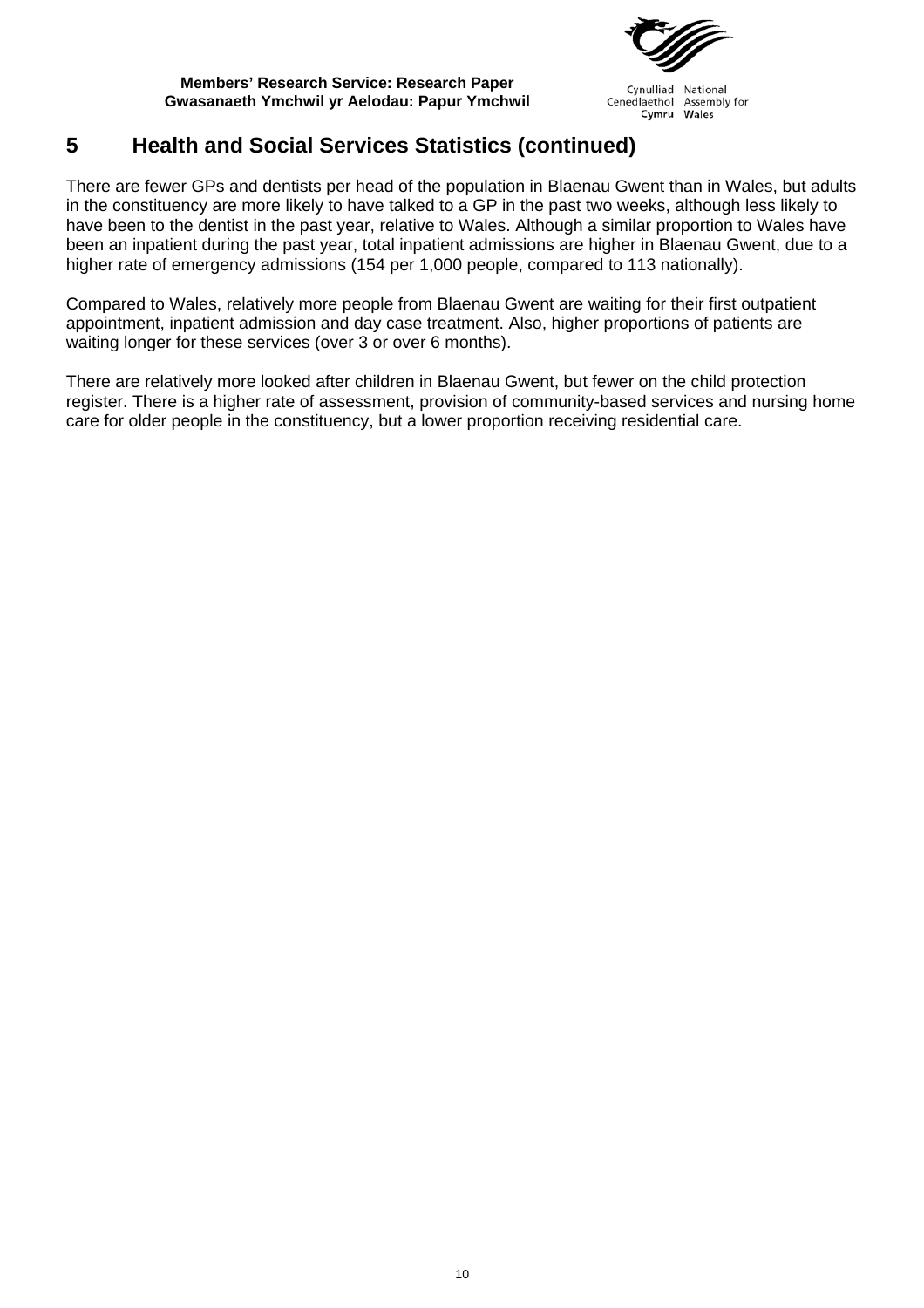

Cynulliad National<br>Cenedlaethol Assembly for<br>Cymru Wales

### **Table 4: Health and Social Services Statistics (continued)**

| Ref |                                                                                                                           | Blaenau<br>Gwent                        | Wales                                   | <b>Units</b>                                                                                                              |
|-----|---------------------------------------------------------------------------------------------------------------------------|-----------------------------------------|-----------------------------------------|---------------------------------------------------------------------------------------------------------------------------|
| b   | Use of health services, 2003/04:                                                                                          |                                         |                                         |                                                                                                                           |
|     | Family doctor (GP) in the past two weeks<br>Outpatient department in the past three months<br>Inpatient in the past year  | 19<br>20<br>9                           | 16<br>19<br>10                          | Per cent of those aged 16+<br>Per cent of those aged 16+<br>Per cent of those aged 16+                                    |
|     | Pharmacist in the past year<br>Dentist in the past year<br>Optician in the past year                                      | 78<br>61<br>46                          | 80<br>66<br>46                          | Per cent of those aged 16+<br>Per cent of those aged 16+<br>Per cent of those aged 16+                                    |
| n   | Health facilities, 2005:                                                                                                  |                                         |                                         |                                                                                                                           |
|     | <b>General Practitioners (GPs)</b><br>Average GP list size<br>General dental practitioners                                | 5.1<br>2,019<br>3.4                     | 6.4<br>1,650<br>3.6                     | Rate per 10,000 people<br>Number of patients<br>Rate per 10,000 people                                                    |
| o   | GP prescribing, 2004-05:                                                                                                  |                                         |                                         |                                                                                                                           |
|     | Average number of prescription items<br>Average cost of prescriptions                                                     | 21.1<br>221.30                          | 18.3<br>195.39                          | Number per person<br>$E$ , p per person                                                                                   |
| р   | Waiting lists, 2006:                                                                                                      |                                         |                                         |                                                                                                                           |
|     | Waiting for:<br>First outpatient appointment<br>Inpatient admission<br>Day case treatment                                 | 800.1<br>159.8<br>115.8                 | 678.6<br>124.3<br>108.8                 | Rate per 10,000 people<br>Rate per 10,000 people<br>Rate per 10,000 people                                                |
|     | Waiting more than 3 months for:<br>First outpatient appointment<br>First inpatient or daycase treatment                   | 49.6<br>48.7                            | 44.2<br>47.4                            | Per cent of total waiting<br>Per cent of total waiting                                                                    |
|     | Waiting more than 6 months for:<br>First outpatient appointment<br>First inpatient or daycase treatment                   | 26.3<br>24.9                            | 20.2<br>21.4                            | Per cent of total waiting<br>Per cent of total waiting                                                                    |
| q   | Hospital activity, 2004-05:                                                                                               |                                         |                                         |                                                                                                                           |
|     | Inpatient admissions:<br>Elective<br>Emergency<br>Total<br>Day case admissions<br>Total inpatient and day case admissions | 40.6<br>153.7<br>194.3<br>33.8<br>228.1 | 45.5<br>113.3<br>158.8<br>39.2<br>198.0 | Rate per 1,000 people<br>Rate per 1,000 people<br>Rate per 1,000 people<br>Rate per 1,000 people<br>Rate per 1,000 people |
| r   | Social Services for children aged under 18, 2005:                                                                         |                                         |                                         |                                                                                                                           |
|     | Looked after children<br>On child protection register at 31 March                                                         | 12.4<br>26.5                            | 6.7<br>34.8                             | Rate per 1,000 children<br>Rate per 10,000 children                                                                       |
| r   | Social Services for people aged 65+, 2004-05:                                                                             |                                         |                                         |                                                                                                                           |
|     | Assessment<br>Community based services<br>Residential care<br>Nursing home care                                           | 213.1<br>173.3<br>23.1<br>23.1          | 121.8<br>150.4<br>27.0<br>13.6          | Rate per 1,000 aged 65+<br>Rate per 1,000 aged 65+<br>Rate per 1,000 aged 65+<br>Rate per 1,000 aged 65+                  |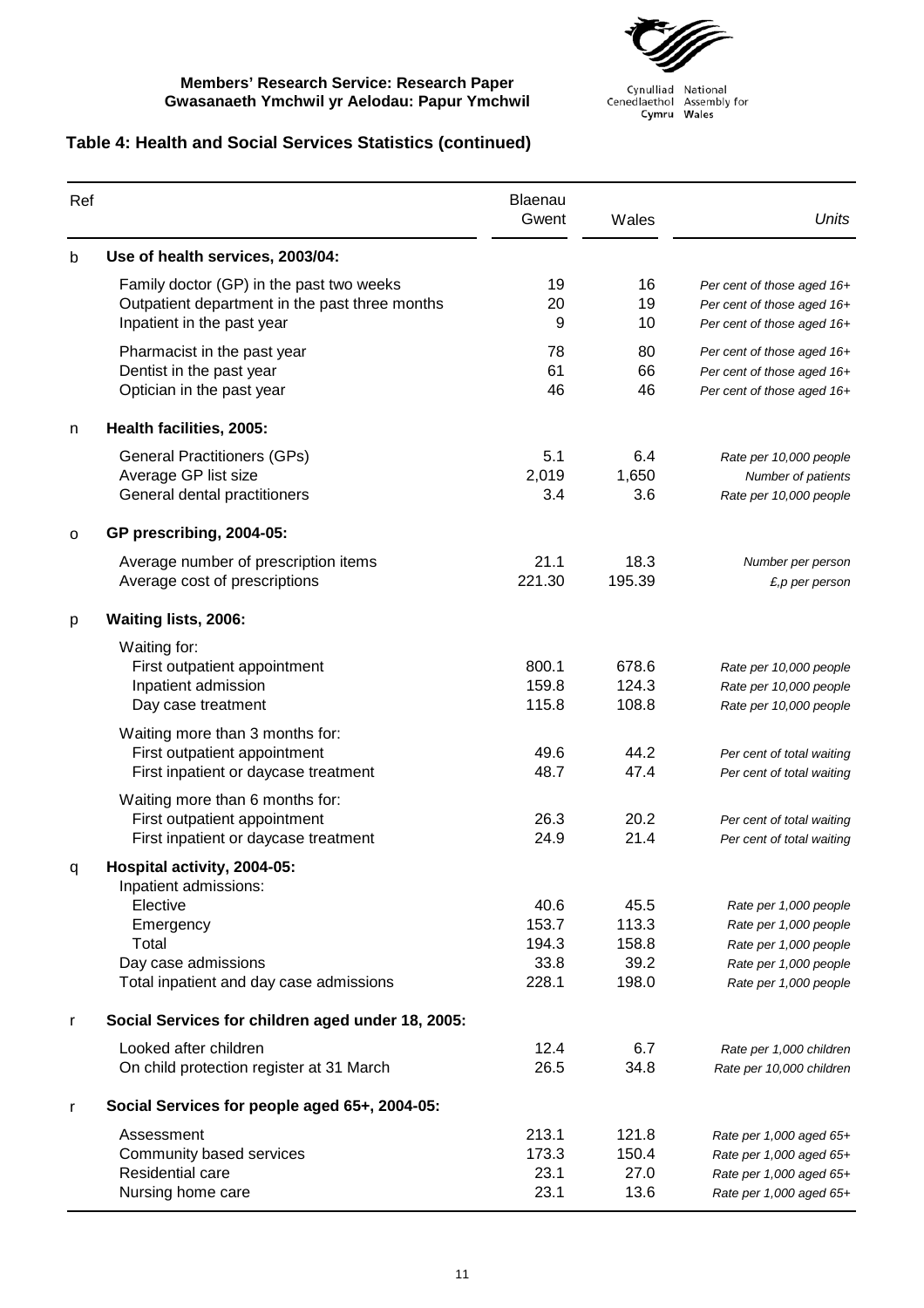

Cynulliad National Cenedlaethol Assembly for Wales Cymru

## <span id="page-19-0"></span>**6 Education and Training Statistics**

A relatively higher proportion of the working age population of Blaenau Gwent have no qualifications: almost one in three compared to less than one in five in Wales. Figure 4 shows the spread of the highest qualification held, using categories equivalent to NVQ levels (for example five GCSEs would be equivalent to NVQ level 2 and above, and a degree would be equivalent to NVQ level 4 and above). Less than half as many working age people in Blaenau Gwent hold the highest category of qualification, relative to Wales.



**Figure 4: Qualifications of working age people in Blaenau Gwent & Wales, 2003-04**

Source: Local area Labour Force Survey

GCSE and A level examination performance in Blaenau Gwent are below Wales as a whole. Around 40% of pupils achieve 5 or more GCSEs grade C and above, compared to around half of Welsh pupils. 60% of pupils achieve 2 or more A levels (or equivalent) grade C and above, compared to around 70% of Welsh pupils.

Pupil teacher ratios and average class sizes in Blaenau Gwent are similar to those of Wales. But class sizes for the school years 12 and 13 are smaller in Blaenau Gwent: 8.3 compared to 10.5 nationally.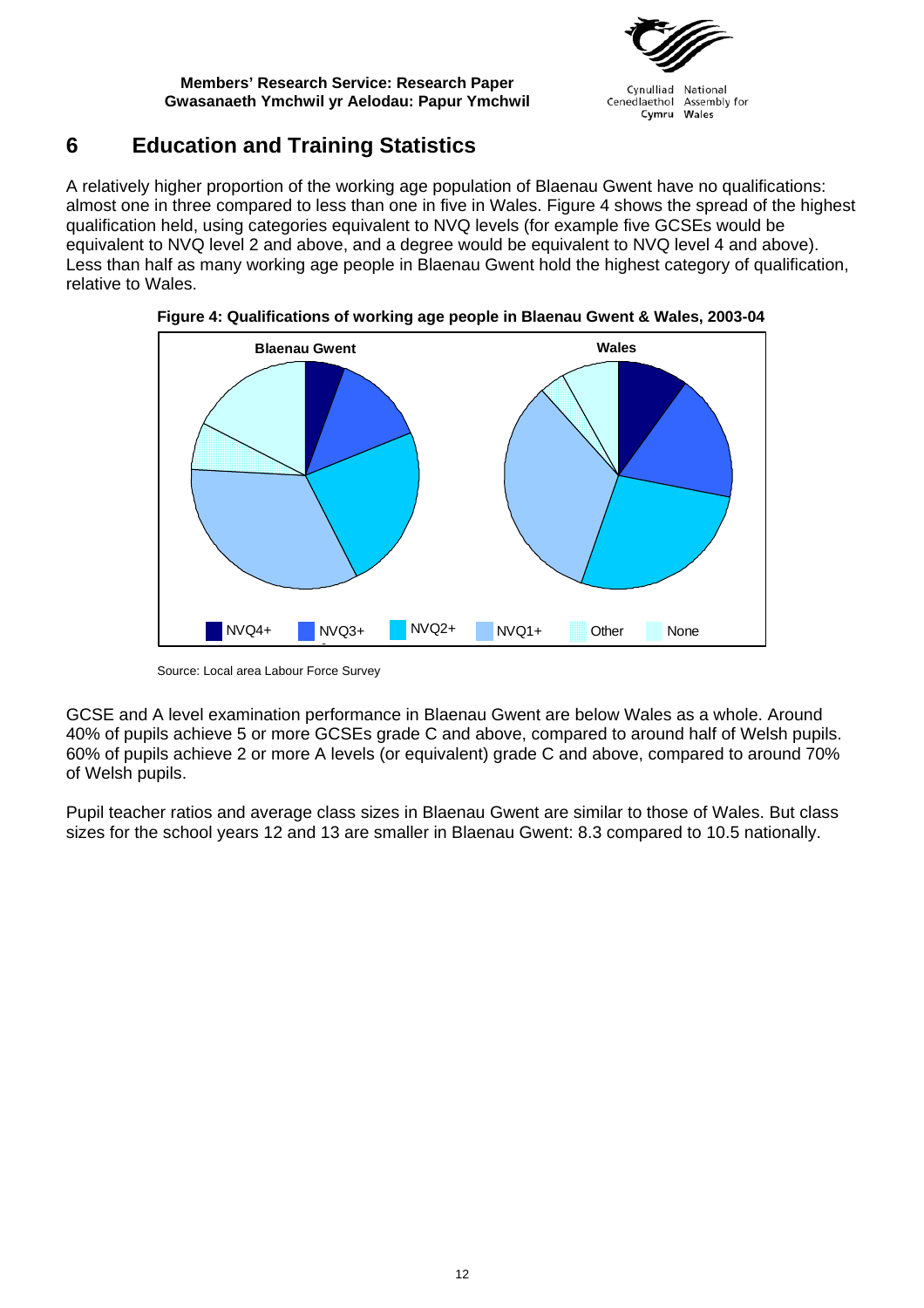

Cynulliad National<br>Cenedlaethol Assembly for<br>Cymru Wales

### **Table 5: Education and Training Statistics**

Data are for 2004/05 unless another year is given

| Ref |                                           | Blaenau<br>Gwent | Wales | <b>Units</b>            |
|-----|-------------------------------------------|------------------|-------|-------------------------|
| a   | Qualifications, 2003-04:                  |                  |       |                         |
|     | NVQ4 and above                            | 9.5              | 22.5  | Per cent of working age |
|     | NVQ3 and above                            | 23.3             | 40.2  | Per cent of working age |
|     | NVQ2 and above                            | 41.1             | 60.3  | Per cent of working age |
|     | NVQ1 and above                            | 57.9             | 74.2  | Per cent of working age |
|     | <b>Other Qualifications</b>               | 11.7             | 8.0   | Per cent of working age |
|     | No Qualifications                         | 30.4             | 17.8  | Per cent of working age |
| b   | <b>GCSE Examination Performance:</b>      |                  |       |                         |
| C   | 5+ GCSE Grades A*-C                       | 42               | 51    | Per cent                |
| C   | 5+ GCSE Grades A*-G                       | 81               | 85    | Per cent                |
| с   | Average GCSE / GNVQ points score          | 34               | 40    | Score                   |
| b   | <b>A Level Examination Performance:</b>   |                  |       |                         |
| d   | 2+ A Level / Equivalent Grades A-C        | 60               | 71    | Per cent                |
| d   | 2+ A Level / Equivalent Grades A-E        | 94               | 96    | Per cent                |
| е   | Average A Level / Equivalent points score | 17               | 20    | Score                   |
| f   | <b>Pupil teacher ratios:</b>              |                  |       |                         |
|     | Primary schools                           | 21.3             | 20.7  | Ratio                   |
|     | Secondary schools                         | 16.5             | 16.7  | Ratio                   |
|     | Special schools                           | 6.4              | 6.3   | Ratio                   |
| f   | <b>Average Class Sizes:</b>               |                  |       |                         |
|     | <b>Primary KS1</b>                        | 24.6             | 24.3  | Number of pupils        |
|     | Primary KS2                               | 26.4             | 25.0  | Number of pupils        |
|     | Secondary Years 7-11                      | 22.3             | 22.5  | Number of pupils        |
|     | Secondary Years 12-13                     | 8.3              | 10.5  | Number of pupils        |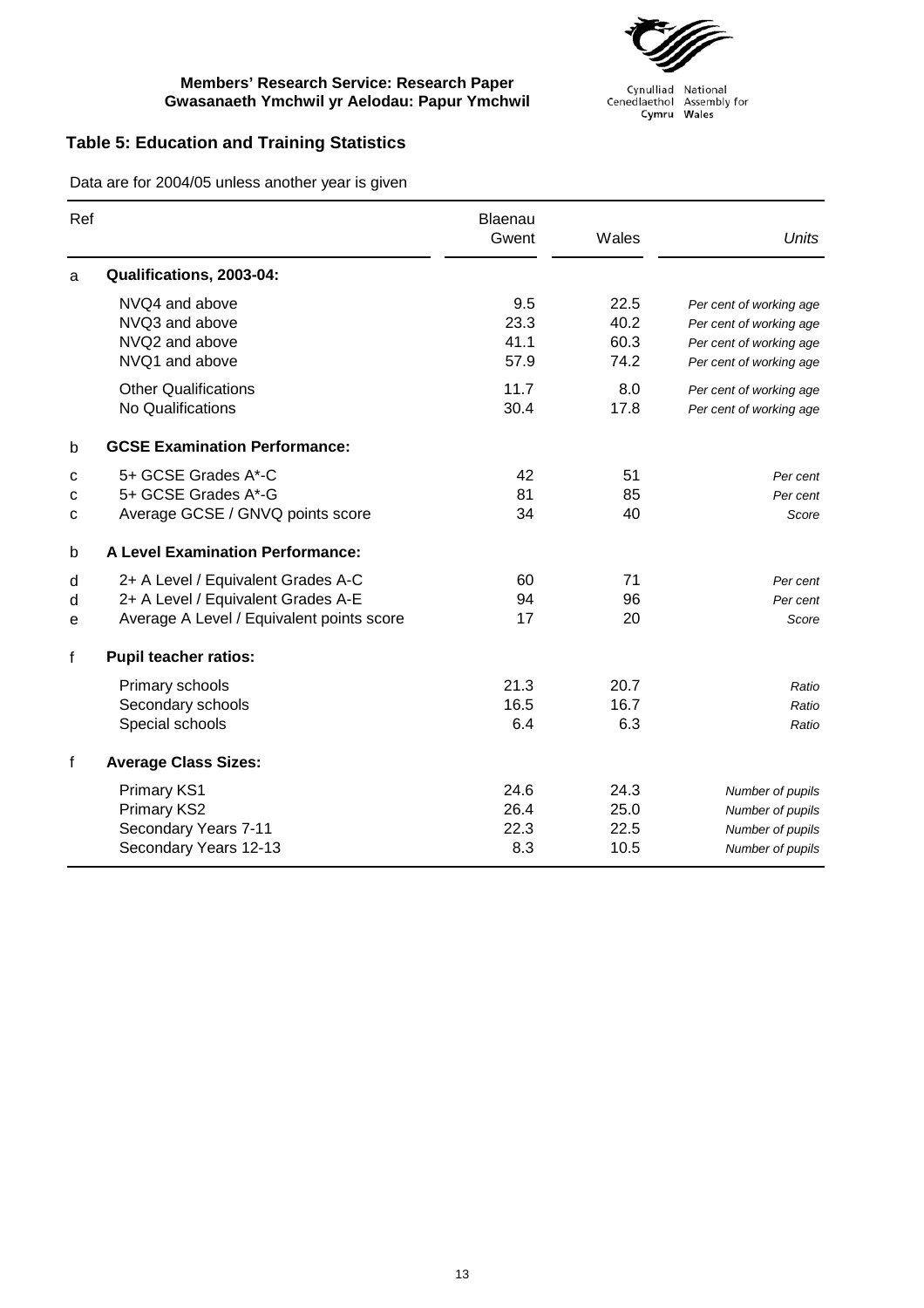

Cynulliad National Cenedlaethol Assembly for Cymru Wales

## <span id="page-21-0"></span>**7 Housing Statistics**

There are around 30 thousand households in Blaenau Gwent, with an average size of 2.3 people. A slightly higher percentage of households consist of a lone parent with dependent children, and a considerably higher percentage of households include at least one person with a limiting long-term illness compared to Wales.

In terms of housing tenure, a lower proportion of homes are owner occupied in Blaenau Gwent than in Wales, and a higher proportion (nearly a quarter) of homes are rented from the Local Authority. Relatively fewer of the Blaenau Gwent population are homeless<sup>[6](#page-21-1)</sup> compared to Wales as a whole.

Average house prices in Blaenau Gwent are well below the Wales average; in 2004 the figures were around £70 thousand and £130 thousand respectively. However average house prices are rising at a faster rate than for Wales: the change between 2003 and 2004 was around a 45% increase compared to less than 25% of an increase in the Wales average.

### **Table 6: Housing Statistics**

Data are for 2001 unless another year is given

| Ref         |                                                                                                                                | Blaenau<br>Gwent                  | Wales                             | Units                                                    |
|-------------|--------------------------------------------------------------------------------------------------------------------------------|-----------------------------------|-----------------------------------|----------------------------------------------------------|
| a           | <b>Households:</b>                                                                                                             |                                   |                                   |                                                          |
|             | Total<br>Average size                                                                                                          | 29,585<br>2.3                     | 1,209,048<br>2.4                  | Number<br>Number of members                              |
|             | One person<br>Lone parent with dependent children<br>Pensioner<br>One or more person with limiting long-term illness           | 30.1<br>9.0<br>25.2<br>50.3       | 29.1<br>7.3<br>25.6<br>42.4       | Per cent<br>Per cent<br>Per cent<br>Per cent             |
|             | No central heating                                                                                                             | 2.5                               | 7.5                               | Per cent                                                 |
| a           | <b>Household spaces:</b>                                                                                                       |                                   |                                   |                                                          |
|             | Total household spaces<br>Vacant<br>Second home/holiday accommodation                                                          | 31,387<br>5.6<br>0.1              | 1,275,816<br>4.0<br>1.2           | Number<br>Per cent<br>Per cent                           |
| a           | Tenure:                                                                                                                        |                                   |                                   |                                                          |
|             | <b>Owner Occupied</b><br><b>Local Authority</b><br>Housing Association/Registered Social Landlord<br>Private Landlord<br>Other | 62.6<br>24.3<br>4.5<br>6.1<br>2.4 | 71.3<br>13.7<br>4.2<br>7.4<br>3.3 | Per cent<br>Per cent<br>Per cent<br>Per cent<br>Per cent |
| $\mathsf b$ | Homelessness, 2004:                                                                                                            |                                   |                                   |                                                          |
|             | Eligible, unintentionally homeless and in priority need                                                                        | 1.2                               | 3.4                               | Per 1,000 population                                     |
| C           | Average house prices, all dwellings:                                                                                           |                                   |                                   |                                                          |
|             | 2003<br>2004<br>Change 2003-04                                                                                                 | 47,635<br>69,422<br>45.7          | 104,650<br>129,396<br>23.6        | £<br>£<br>Per cent                                       |

<span id="page-21-1"></span> $\overline{a}$ <sup>6</sup> Eligible, unintentionally homeless and in priority need.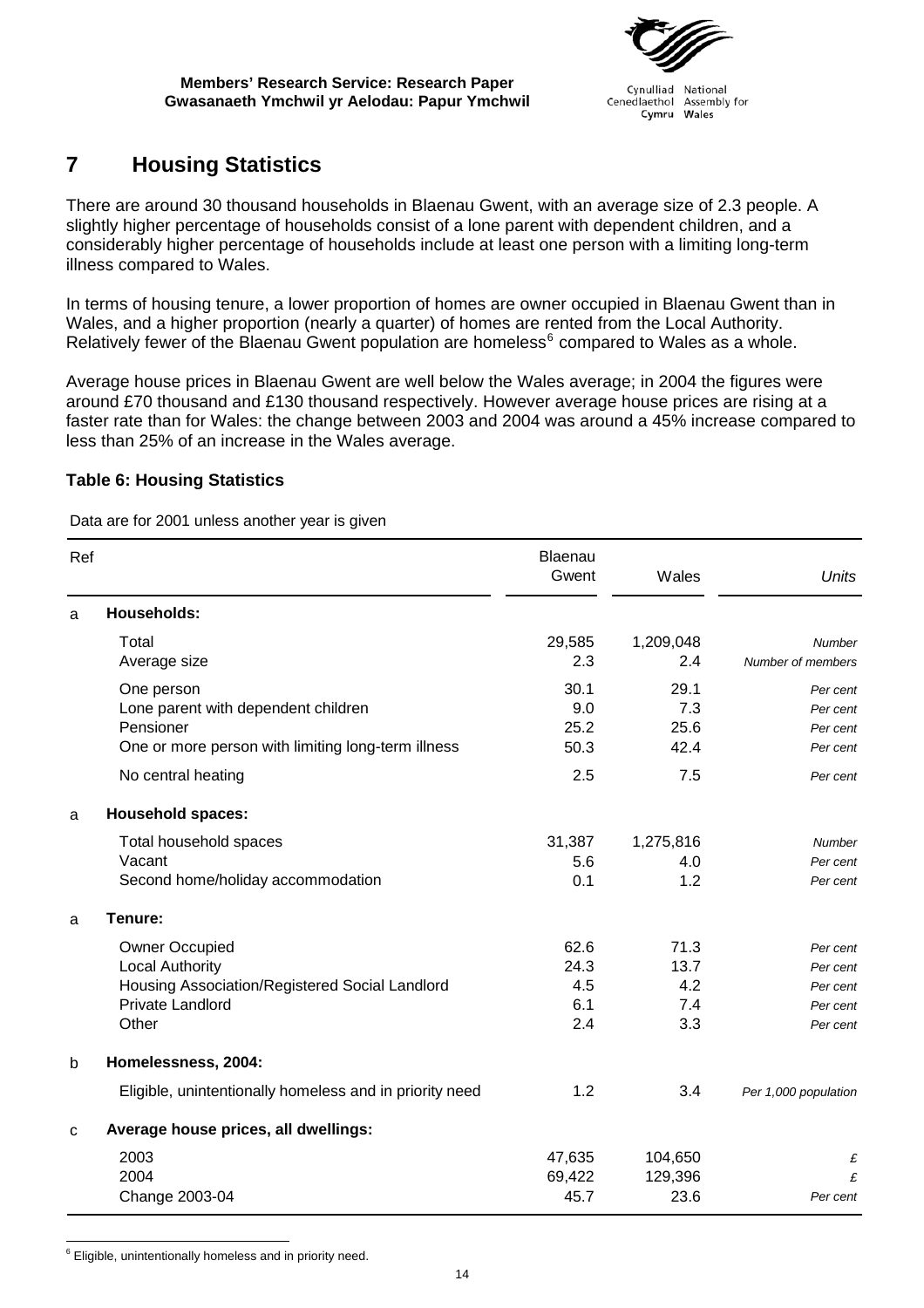

Cynulliad National Cynamia National<br>Cenedlaethol Assembly for<br>Cymru Wales

## <span id="page-22-0"></span>**8 Transport and Environment Statistics**

In Blaenau Gwent over one third of households do not have a car or van, compared to around a quarter nationally. Compared to Wales, a higher percentage of people travel to work by car, and a lower percentage of people travel to work by public transport.

The rate of accidents and casualties per length of road is higher in Blaenau Gwent than in Wales, although the rate of casualties from road accidents is lower per head of the population.

The proportion of municipal waste recycled or composted is slightly higher in Blaenau Gwent than in Wales as a whole. However, lower percentages of river length were classified as being of good chemical and good biological quality compared to Wales.

### **Table 7: Transport and Environment Statistics**

Data are for 2004 unless another year is given

| Ref |                                                                                                                                      | Blaenau<br>Gwent              | Wales                         | <b>Units</b>                                                                                                           |
|-----|--------------------------------------------------------------------------------------------------------------------------------------|-------------------------------|-------------------------------|------------------------------------------------------------------------------------------------------------------------|
|     | <b>Transport</b>                                                                                                                     |                               |                               |                                                                                                                        |
| a   | Use of transport, 2001:                                                                                                              |                               |                               |                                                                                                                        |
|     | Households without a car or van<br>Households with 2 or more car/vans<br>Travel to work by car<br>Travel to work by public transport | 35.1<br>19.7<br>76.0<br>4.3   | 26.0<br>28.5<br>70.7<br>6.5   | Per cent of households<br>Per cent of households<br>Per cent of 16-74 in employment<br>Per cent of 16-74 in employment |
| b   | <b>Road accidents:</b>                                                                                                               |                               |                               |                                                                                                                        |
|     | Accidents<br>Casualties<br>Casualties - slight<br>Casualties - killed or seriously injured                                           | 38.7<br>56.9<br>322.5<br>27.6 | 28.1<br>40.3<br>411.5<br>52.1 | Rate per 100km road<br>Rate per 100km road<br>Rate per 100,000 population<br>Rate per 100,000 population               |
| C   | Volume of traffic (billion vehicle km)                                                                                               | 0.9                           | 0.8                           | Per 1,000 km of road                                                                                                   |
| d   | Years of life lost by death due to<br>motor vehicle accident, 1999-2003<br><b>Environment</b>                                        | 12.9                          | 17.7                          | Per 10,000 population                                                                                                  |
| е   | Municipal waste recycled or<br>composted, 2004-05                                                                                    | 22.3                          | 21.7                          | Per cent                                                                                                               |
| f   | <b>Chemical river quality</b>                                                                                                        |                               |                               |                                                                                                                        |
|     | Good quality<br>Good or fair quality                                                                                                 | 75.5<br>82.7                  | 94.3<br>98.4                  | Per cent of river length<br>Per cent of river length                                                                   |
| f   | <b>Biological river quality</b>                                                                                                      |                               |                               |                                                                                                                        |
|     | Good quality<br>Good or fair quality                                                                                                 | 22.9<br>100.0                 | 78.8<br>99.2                  | Per cent of river length<br>Per cent of river length                                                                   |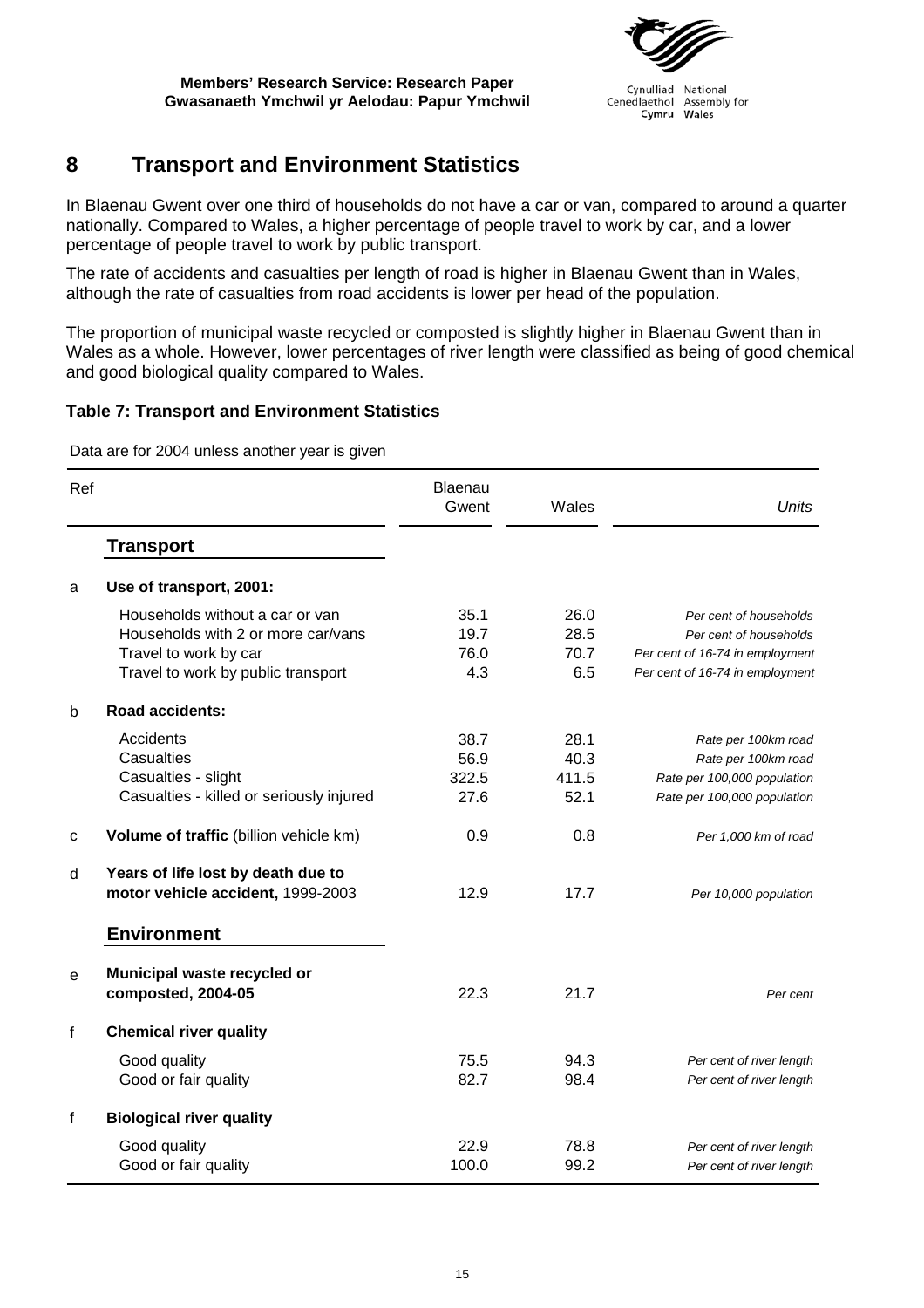

Cynulliad National Cenedlaethol Assembly for Wales Cymru

## <span id="page-23-0"></span>**9 Deprivation Statistics**

The Welsh Index of Multiple Deprivation 2005 (WIMD<sup>[7](#page-23-1)</sup>) is a measure of deprivation for small areas in Wales. It ranks statistical geographies known as Lower Super Output Areas (LSOAs) in terms of deprivation across various domains such as health and employment, as well as providing an overall deprivation rank. LSOAs are subsets of constituencies, and so although WIMD does not provide deprivation ranks for constituencies as a whole it is possible to look at the rank of LSOAs within a constituency.

In Blaenau Gwent (which has 47 LSOAs):

- All of its LSOAs fall within the 61% most deprived LSOAs in Wales;
- 26% of its LSOAs fall within the 10% most deprived LSOAs in Wales;
- 89% of its LSOAs are more deprived than the Wales average.

Figure 5 shows that there are above average proportions (i.e. above 10%) of Blaenau Gwent's LSOAs in the 10% most deprived in Wales for all domains except Environment, Housing, and Geographical access to services.





Source: Welsh Index of Multiple Deprivation

For more details please see the source of these statistics, the WIMD reports<sup>[8](#page-23-2)</sup> for local authorities.

<sup>7</sup> http://new.wales.gov.uk/topics/statistics/wimd2005

<span id="page-23-2"></span><span id="page-23-1"></span><sup>8</sup> <http://new.wales.gov.uk/topics/statistics/wimd2005>/results/analysis-revised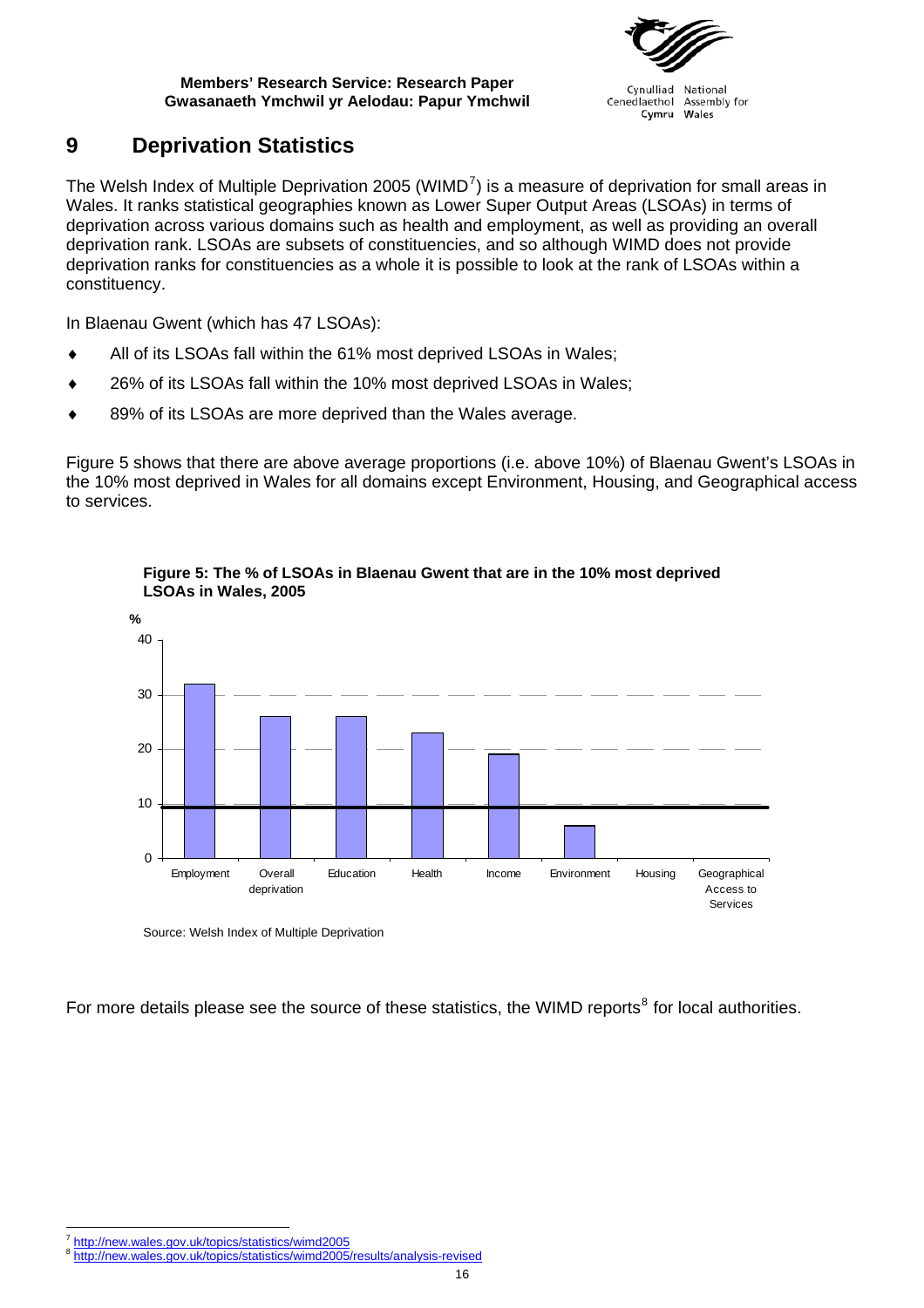

Cynulliad National<br>Cenedlaethol Assembly for<br>Cymru Wales

## <span id="page-24-0"></span>**Annex 1: Sources and notes**

| Table - |                                                                                                                                                                                                                                                                                                                                                                                                         |
|---------|---------------------------------------------------------------------------------------------------------------------------------------------------------------------------------------------------------------------------------------------------------------------------------------------------------------------------------------------------------------------------------------------------------|
| ref     | <b>Source &amp; Notes</b>                                                                                                                                                                                                                                                                                                                                                                               |
|         | <b>Table 1: Population and Vital Statistics</b>                                                                                                                                                                                                                                                                                                                                                         |
| 1-a     | ONS, Census 2001<br>http://www.statistics.gov.uk/StatBase/Product.asp?vlnk=10219&Pos=&ColRank=1&Rank=422                                                                                                                                                                                                                                                                                                |
| $1-b$   | ONS, Key Population and Vital Statistics 2004<br>http://www.statistics.gov.uk/downloads/theme_population/KPVS31_2004/KPVS2004.pdf                                                                                                                                                                                                                                                                       |
| 1-с     | ONS, Census 2001 and Standard Area Measurements 2004<br>http://www.statistics.gov.uk/StatBase/Product.asp?vlnk=10219&Pos=&ColRank=1&Rank=422<br>http://www.statistics.gov.uk/geography/sam.asp                                                                                                                                                                                                          |
| 1-d     | ONS, Census 2001<br>http://www.statistics.gov.uk/StatBase/Product.asp?vlnk=10219&Pos=&ColRank=1&Rank=422<br>Working age is 16-64 for males, 16-59 for females.<br>Retirement age is 65+ for males, 60+ for females.                                                                                                                                                                                     |
| $1-e$   | ONS, Census 2001<br>http://www.statistics.gov.uk/StatBase/Product.asp?vlnk=10219&Pos=&ColRank=1&Rank=422<br>The EU is as defined on Census day (29 April 2001).                                                                                                                                                                                                                                         |
| $1-f$   | ONS, Census 2001<br>http://www.statistics.gov.uk/StatBase/Product.asp?vlnk=10219&Pos=&ColRank=1&Rank=422<br>One or more skills in Welsh means speaks, reads or writes Welsh.<br>Identified as 'Welsh' means those who have written 'Welsh' or 'Cymraeg' or similar in one or more<br>of the write-in boxes in the ethnic group question.                                                                |
| $1 - g$ | StatsWales Table 002608<br>http://www.statswales.wales.gov.uk/TableViewer/tableView.aspx?ReportId=2608                                                                                                                                                                                                                                                                                                  |
|         | The figures are constructed from the estimated population and total deaths by single year/quinary<br>age each year, based on a three year average. The "expected years of life" is the lifetime of a<br>newborn person, if they were subject throughout their lives to the average recorded death rate of<br>the three year period. Such a calculation excludes future improvements to mortality rates. |
| $1-h$   | StatsWales Table 001883<br>http://www.statswales.wales.gov.uk/TableViewer/tableView.aspx?ReportId=1883                                                                                                                                                                                                                                                                                                  |
|         | Death rate is calculated as the number of deaths occurring in each calendar year per 1,000<br>residents, estimated at 30 June of each year.                                                                                                                                                                                                                                                             |
| 1-i     | StatsWales Table 002468                                                                                                                                                                                                                                                                                                                                                                                 |
|         | http://www.statswales.wales.gov.uk/TableViewer/tableView.aspx?ReportId=2468<br>Standardised Mortality Ratios are calculated as the number of actual deaths in each area in a<br>given period of years, as a percentage of deaths which would have been expected if the local<br>population had experienced the age-specific mortality rates in Wales as a whole during that period.                     |
| $1-j$   | ONS, Births (provisional) 2005<br>http://www.statistics.gov.uk/statbase/Product.asp?vlnk=14408                                                                                                                                                                                                                                                                                                          |
| 1-k     | StatsWales Table 002135                                                                                                                                                                                                                                                                                                                                                                                 |
|         | http://www.statswales.wales.gov.uk/TableViewer/tableView.aspx?ReportId=2135                                                                                                                                                                                                                                                                                                                             |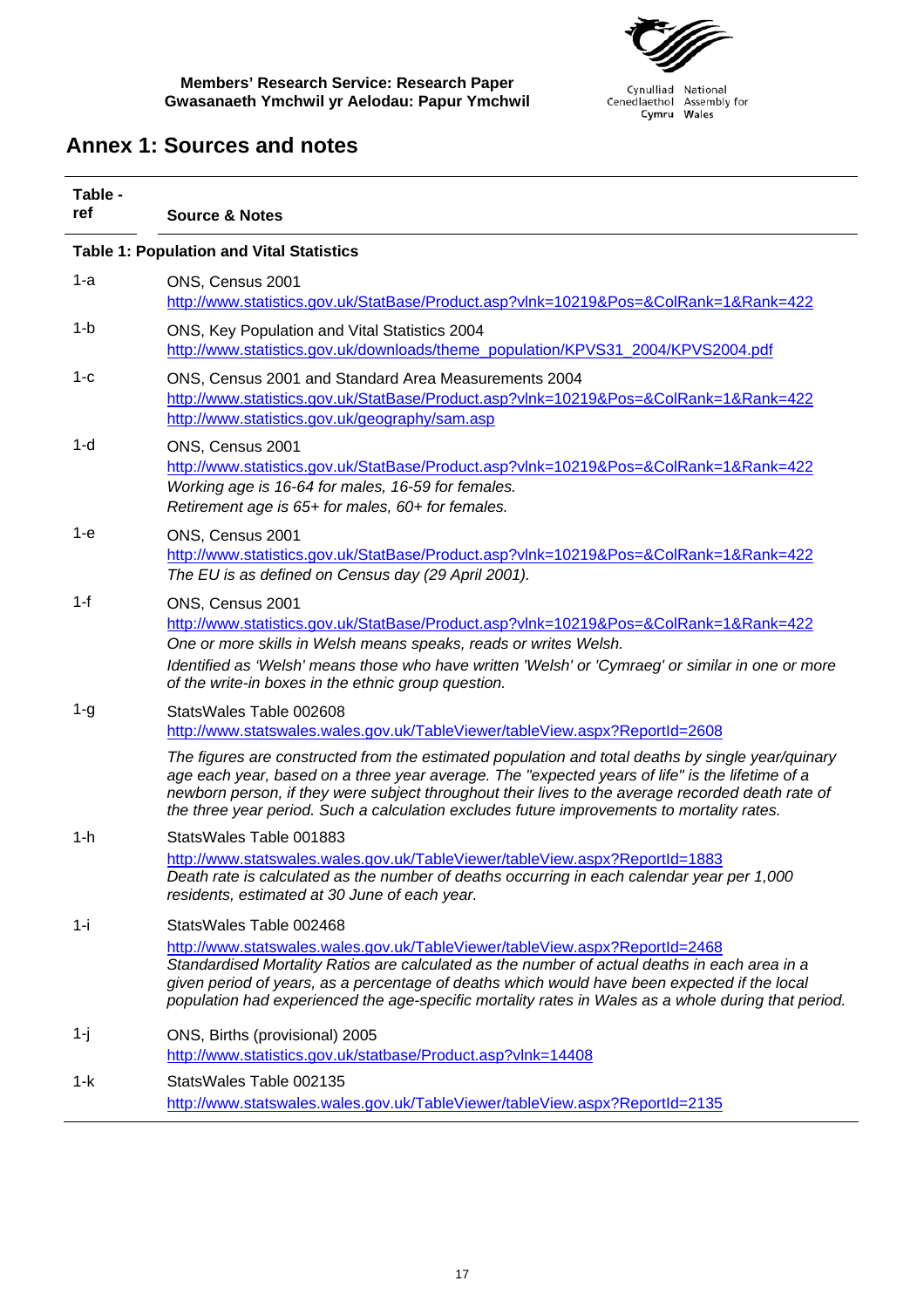

| Table -<br>ref | <b>Source &amp; Notes</b>                                                                                                                                                                                                                                                                                                                                                                                                                                                                                               |  |  |  |  |
|----------------|-------------------------------------------------------------------------------------------------------------------------------------------------------------------------------------------------------------------------------------------------------------------------------------------------------------------------------------------------------------------------------------------------------------------------------------------------------------------------------------------------------------------------|--|--|--|--|
|                | <b>Table 2: Electoral Statistics</b>                                                                                                                                                                                                                                                                                                                                                                                                                                                                                    |  |  |  |  |
| $2-a$          | ONS, UK Electoral registers 1 December 2005; Parliamentary electors<br>http://www.statistics.gov.uk/STATBASE/ssdataset.asp?vlnk=9233<br>Electors are people registered to vote in parliamentary elections in the UK.<br>Attainer is the term used to describe a person who attains the age of 18 during the currency of the<br>register, and is entitled to vote at an election held on or after his or her eighteenth birthday.                                                                                        |  |  |  |  |
| $2-b$          | House of Commons Library, Welsh Assembly Elections: 1 May 2003<br>http://www.parliament.uk/commons/lib/research/rp2003/rp03-045.pdf<br>Figures for Wales are based on the constituency ballot.                                                                                                                                                                                                                                                                                                                          |  |  |  |  |
| $2-c$          | House of Commons Library, General Election 2005<br>http://www.parliament.uk/commons/lib/research/rp2005/rp05-033.pdf<br>'Other parties' for 2003 includes the independent candidate Peter Law.                                                                                                                                                                                                                                                                                                                          |  |  |  |  |
|                | <b>Table 3: Economic and Labour Market Statistics</b>                                                                                                                                                                                                                                                                                                                                                                                                                                                                   |  |  |  |  |
| $3-a$          | NOMIS, Constituency Profiles (as at June 2006)<br>http://www.nomisweb.co.uk/reports/lmp/pca/2030043677/report.aspx<br>Information on economically active/inactive is from the Annual Population Survey April 2004-March<br>2005.<br>Information on employee jobs is from the Annual Business Inquiry employee analysis 2004.<br>Information on jobs density is from Jobs density 2004.<br>Information on JSA claimants is from the claimant counts for April 2006.                                                      |  |  |  |  |
| 3-b            | NOMIS, 2001 Census - Census Area Statistics<br>http://www.nomisweb.co.uk/home/census2001.asp<br>The National Statistics Socio-economic Classification (3 class version) is used, for further details<br>please see the link below:<br>http://www.statistics.gov.uk/nsbase/methods_quality/ns_sec/downloads/NS-SEC_User.pdf                                                                                                                                                                                              |  |  |  |  |
| $3-c$          | ONS, 2005 Annual Survey of Hours and Earnings (ASHE)<br>http://www.statistics.gov.uk/downloads/theme_labour/ASHE_2005/2005_res_pc.pdf                                                                                                                                                                                                                                                                                                                                                                                   |  |  |  |  |
| $3-d$          | Department for Work and Pensions (DWP) Tabulation Tool<br>http://www.dwp.gov.uk/asd/tabtool.asp                                                                                                                                                                                                                                                                                                                                                                                                                         |  |  |  |  |
| 3-е            | DWP, Incapacity Benefit/ Severe Disablement Allowance - combined information, November 2005<br>http://193.115.152.21/100pc/ibsda/ccparlc/ccsex/ccqor/a carate r ccparlc c ccsex p ccqor wale<br>s nov05.html<br>Incapacity Benefit is paid to people who are assessed as being incapable of work and who meet<br>certain contribution conditions. Until April 2001, people who were incapable of work and did not<br>satisfy the contribution conditions for Incapacity Benefit could get Severe Disablement Allowance. |  |  |  |  |
| $3-f$          | DWP, Income Support, November 2005<br>http://193.115.152.21/100pc/is/ccparlc/ccsex/ccgor/a_carate_r_ccparlc_c_ccsex_p_ccgor_wales_n<br>ov05.html<br>Income Support is intended to help people on low incomes who do not have to be available for<br>employment. The main types of people who receive it are lone parents, the long and short-term<br>sick, people with disabilities and other special groups.                                                                                                           |  |  |  |  |
| $3-g$          | DWP, Pension Credit, November 2005<br>http://193.115.152.21/100pc/pc/ccparlc/pctype/ccgor/a_carate_r_ccparlc_c_pctype_p_ccgor_wales<br>nov05.html<br>Pension Credit is designed to help pensioners at the lower end of the income scale by ensuring a<br>guaranteed minimum weekly income (guaranteed credit) and, in addition, to reward those people<br>who have made modest provision for their retirement (savings credit).                                                                                         |  |  |  |  |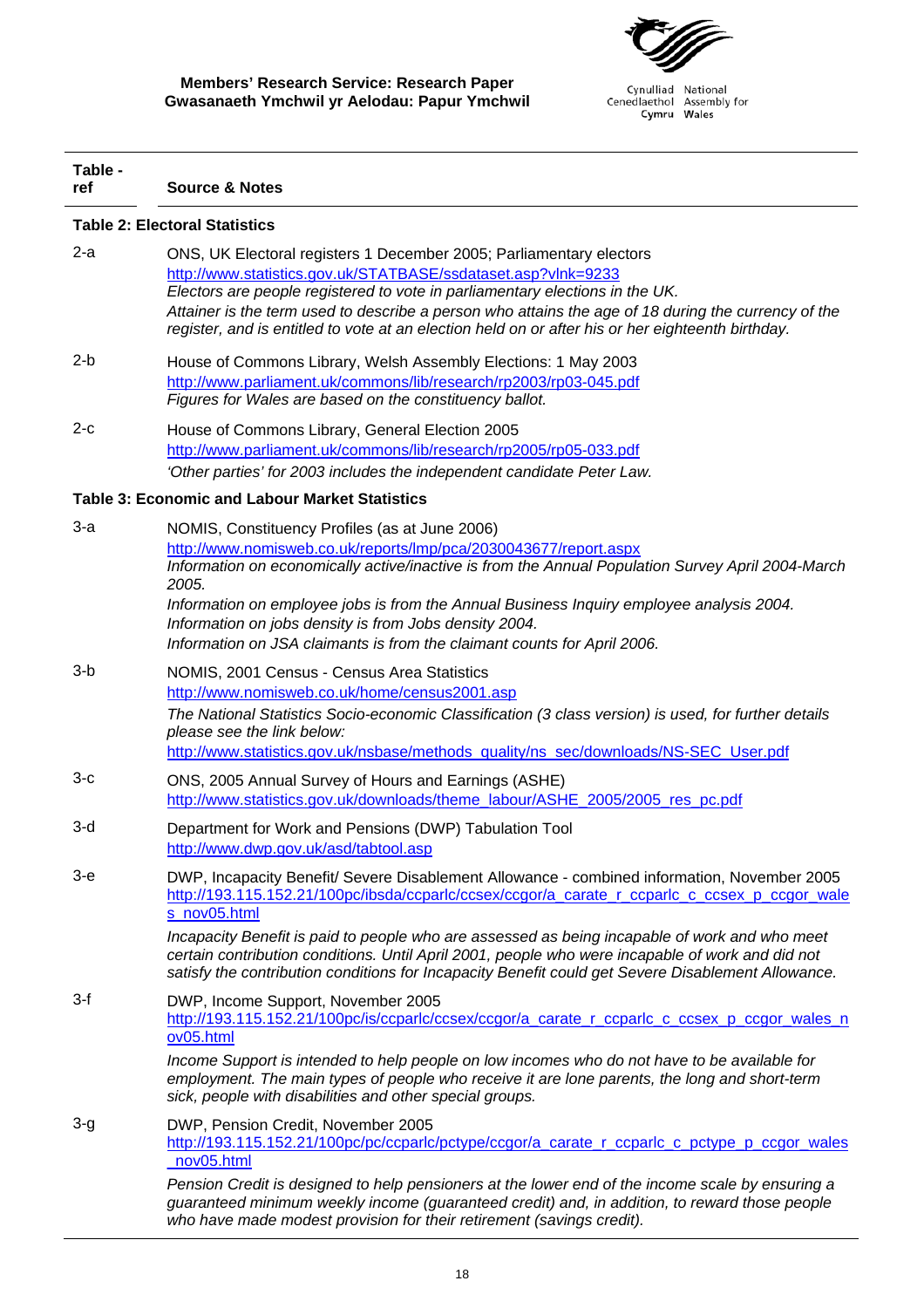

| Table -<br>ref | <b>Source &amp; Notes</b>                                                                                                                                                                                                                                                                                                                                                                                                                                                                                                                                                                  |
|----------------|--------------------------------------------------------------------------------------------------------------------------------------------------------------------------------------------------------------------------------------------------------------------------------------------------------------------------------------------------------------------------------------------------------------------------------------------------------------------------------------------------------------------------------------------------------------------------------------------|
|                | <b>Table 4: Health and Social Services Statistics</b>                                                                                                                                                                                                                                                                                                                                                                                                                                                                                                                                      |
| 4-a            | ONS, Census 2001<br>http://www.statistics.gov.uk/StatBase/Product.asp?vlnk=10219&Pos=&ColRank=1&Rank=422                                                                                                                                                                                                                                                                                                                                                                                                                                                                                   |
| 4-b            | Welsh Health Survey, 2003/04<br>http://new.wales.gov.uk/legacy_en/keypubstatisticsforwales/content/publication/health/2005/hs200<br>3-04/hs2003-04.htm<br>Figures for Blaenau Gwent are provisional, and based on a sample of around 670 adults.                                                                                                                                                                                                                                                                                                                                           |
|                | Results are age-standardised, to take account of possible differences in the age distributions of<br>areas being compared.<br>Data collection is through self-completion questionnaire, so results reflect people's own                                                                                                                                                                                                                                                                                                                                                                    |
| 4-с            | understanding of their health rather than a clinical assessment of their medical condition.<br>See source and notes at 4-b.                                                                                                                                                                                                                                                                                                                                                                                                                                                                |
|                | The SF-36 is a standard set of 36 health status questions asking respondents about their own<br>perception of their physical and mental health and the impact it has on their daily lives. Responses<br>can be combined to produce summary scores for both physical and mental health. For further<br>details, please see the Welsh Health Survey link above, or:<br>www.sf-36.org                                                                                                                                                                                                         |
| 4-d            | Health Statistics Wales 2005 (chapter 1)                                                                                                                                                                                                                                                                                                                                                                                                                                                                                                                                                   |
|                | http://new.wales.gov.uk/legacy_en/keypubstatisticsforwales/content/publication/health/2004/hsw20<br>05/hsw2005-e.htm                                                                                                                                                                                                                                                                                                                                                                                                                                                                       |
|                | European standardised death rates are a way of comparing death rates for populations whose age<br>and sex distribution vary. It eliminates from the trends the increase or decrease that may be due to<br>changes in the age/sex structure of the population. In this case they are calculated by applying the<br>age-specific death rates for 5 year age bands and by sex for the Welsh population in a given year<br>to a standard European population to estimate the rates for the standard population had the Welsh<br>age-specific rates by sex applied in that standard population. |
| 4-е            | See source and notes at 4-b.                                                                                                                                                                                                                                                                                                                                                                                                                                                                                                                                                               |
| 4-f            | The figure includes daily and occasional smokers.                                                                                                                                                                                                                                                                                                                                                                                                                                                                                                                                          |
| $4 - g$        | Refers to the most units drunk on any one day in the past seven days. Binge-drinking is defined as<br>men drinking more than 8 units a day, women more than 6 units. For example, a small glass of<br>wine is one unit, and a pint of normal strength lager is two. The proportion is based on all adults<br>(including non-drinkers).                                                                                                                                                                                                                                                     |
| 4-h            | Guidelines recommend eating at least five portions of a variety of fruit and vegetables each day.<br>Examples of portions are one apple, or three tablespoons of vegetables.                                                                                                                                                                                                                                                                                                                                                                                                               |
| 4-i            | Guidelines currently recommend that adults do at least 30 minutes of at least moderate intensity<br>physical activity (such as heavy gardening or fast walking), on five or more days a week.                                                                                                                                                                                                                                                                                                                                                                                              |
| 4-j            | The Body Mass Index (BMI) is a measure of overweight and obesity, allowing for differences in<br>weight due to height. Adults are defined as being overweight or obese if they have a BMI of 25 or<br>more.                                                                                                                                                                                                                                                                                                                                                                                |
| 4-k            | ONS, Conceptions in England and Wales, 2004, in Health Statistics Quarterly 29<br>http://www.statistics.gov.uk/STATBASE/ssdataset.asp?vlnk=9226<br>Numbers and rates for 2004 conceptions are provisional.                                                                                                                                                                                                                                                                                                                                                                                 |
| 4-l            | Health Statistics Wales 2003 (chapter 1)<br>http://new.wales.gov.uk/legacy_en/keypubstatisticsforwales/content/publication/health/2002/hsw20<br>03/hsw2003-intro-e.htm<br>Infant mortality is the death of an infant under 1 year of age. Information for Blaenau Gwent for<br>2002 and 2003 was suppressed to protect confidentiality, and so the latest information available is<br>from 2001.                                                                                                                                                                                           |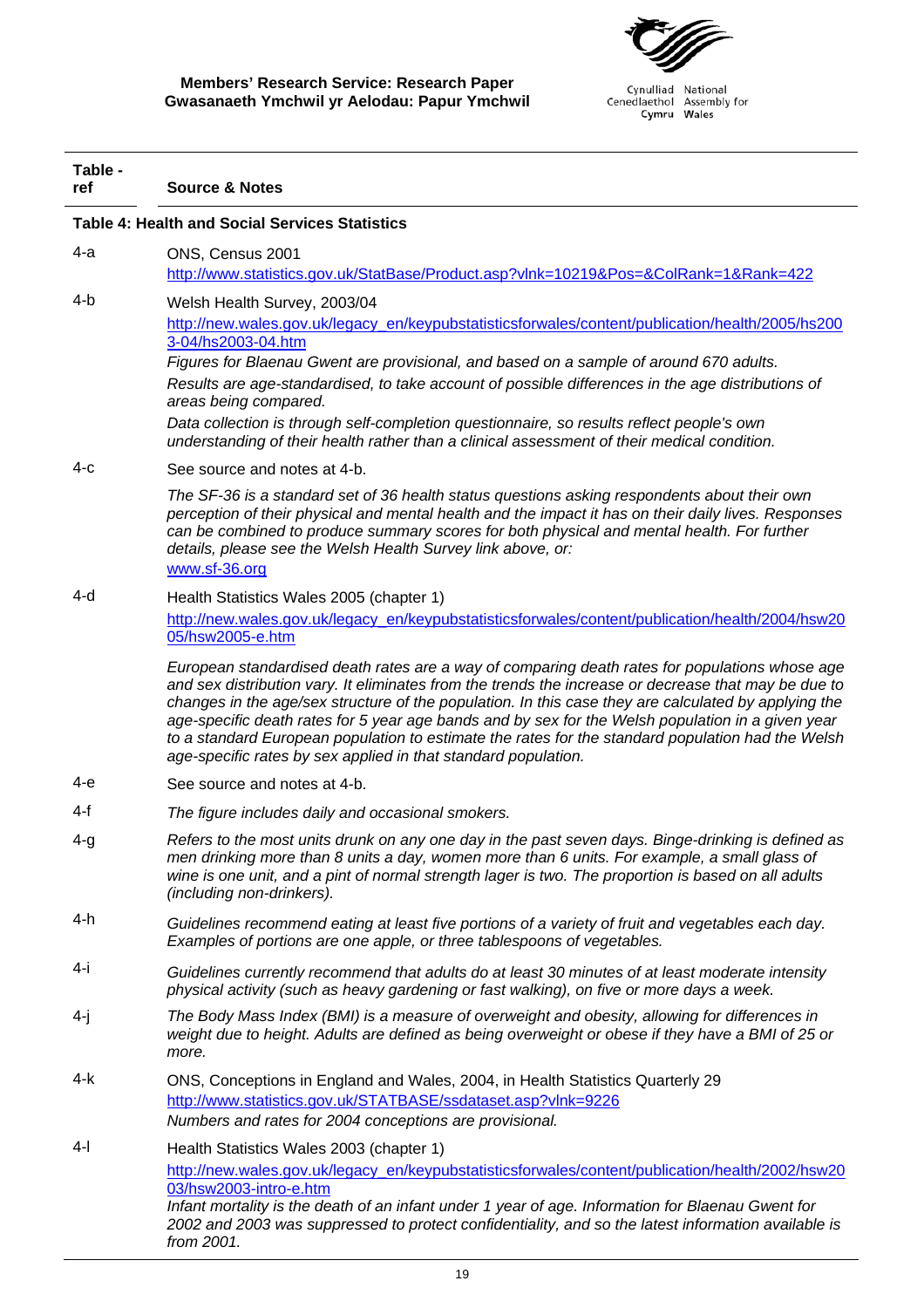

| Table -<br>ref                                             | <b>Source &amp; Notes</b>                                                                                                                                                                                                                                                                                                                                                                                                                                                                                                                           |  |
|------------------------------------------------------------|-----------------------------------------------------------------------------------------------------------------------------------------------------------------------------------------------------------------------------------------------------------------------------------------------------------------------------------------------------------------------------------------------------------------------------------------------------------------------------------------------------------------------------------------------------|--|
| Table 4: Health and Social Services Statistics (continued) |                                                                                                                                                                                                                                                                                                                                                                                                                                                                                                                                                     |  |
| $4-m$                                                      | ONS, Infant and perinatal mortality 2004, in Health Statistics Quarterly 27<br>http://www.statistics.gov.uk/StatBase/ssdataset.asp?vlnk=9079&Pos=1&ColRank=1&Rank=272<br>Percentage of live births with a stated birthweight of under 2,500g.                                                                                                                                                                                                                                                                                                       |  |
| 4-n                                                        | Health Statistics Wales 2006 (chapter 5), and ONS, Census 2001<br>http://new.wales.gov.uk/topics/statistics/publications/hsw2006/?lang=en<br>http://www.statistics.gov.uk/StatBase/Product.asp?vlnk=10219&Pos=&ColRank=1&Rank=422<br>General Practitioners at 30 September 2005, excluding GP registrars, GP retainers, and locums.<br>Average GP list size is the number of registered patients divided by the number of all practitioners.<br>General dental practitioners (principals, assistants and vocational trainees) at 30 September 2005. |  |
| 4-o                                                        | Health Statistics Wales 2006 (chapter 5)<br>http://new.wales.gov.uk/topics/statistics/publications/hsw2006/?lang=en<br>Prescriptions in the year ending 31 March 2005.                                                                                                                                                                                                                                                                                                                                                                              |  |
| 4-p                                                        | Health Statistics Wales 2006 (chapter 6)<br>http://new.wales.gov.uk/topics/statistics/publications/hsw2006/?lang=en<br>Waiting lists for all specialities, at 31 March 2006<br>Waiting lists reported by Local Health Boards include all those resident in the area who are waiting<br>for NHS-funded treatment. This will include those waiting for treatment at NHS hospitals outside<br>Wales and at private hospitals where the Local Health Board is providing funding for the treatment.                                                      |  |
| $4 - q$                                                    | Health Statistics Wales 2006 (chapter 8)<br>http://new.wales.gov.uk/topics/statistics/publications/hsw2006/?lang=en<br>Data relating to in-patients and day cases are obtained from the Patient Episode Database for<br>Wales (PEDW). Some NHS activity undertaken using the U.K independent sector is not included in<br>these figures.                                                                                                                                                                                                            |  |
| 4-r                                                        | Social Services Statistics Wales 2004-05 (appendix 2)<br>http://www.dataunitwales.gov.uk/eng/Project.asp?nc=PLVM&id=1202<br>"Looked after" is the term used to describe all children who are the subject of a care order, or who<br>are provided with accommodation on a voluntary basis for more than 24 hours.<br>Child protection registers contain information on all children in the area who are considered to be<br>suffering from or are likely to suffer significant harm.                                                                 |  |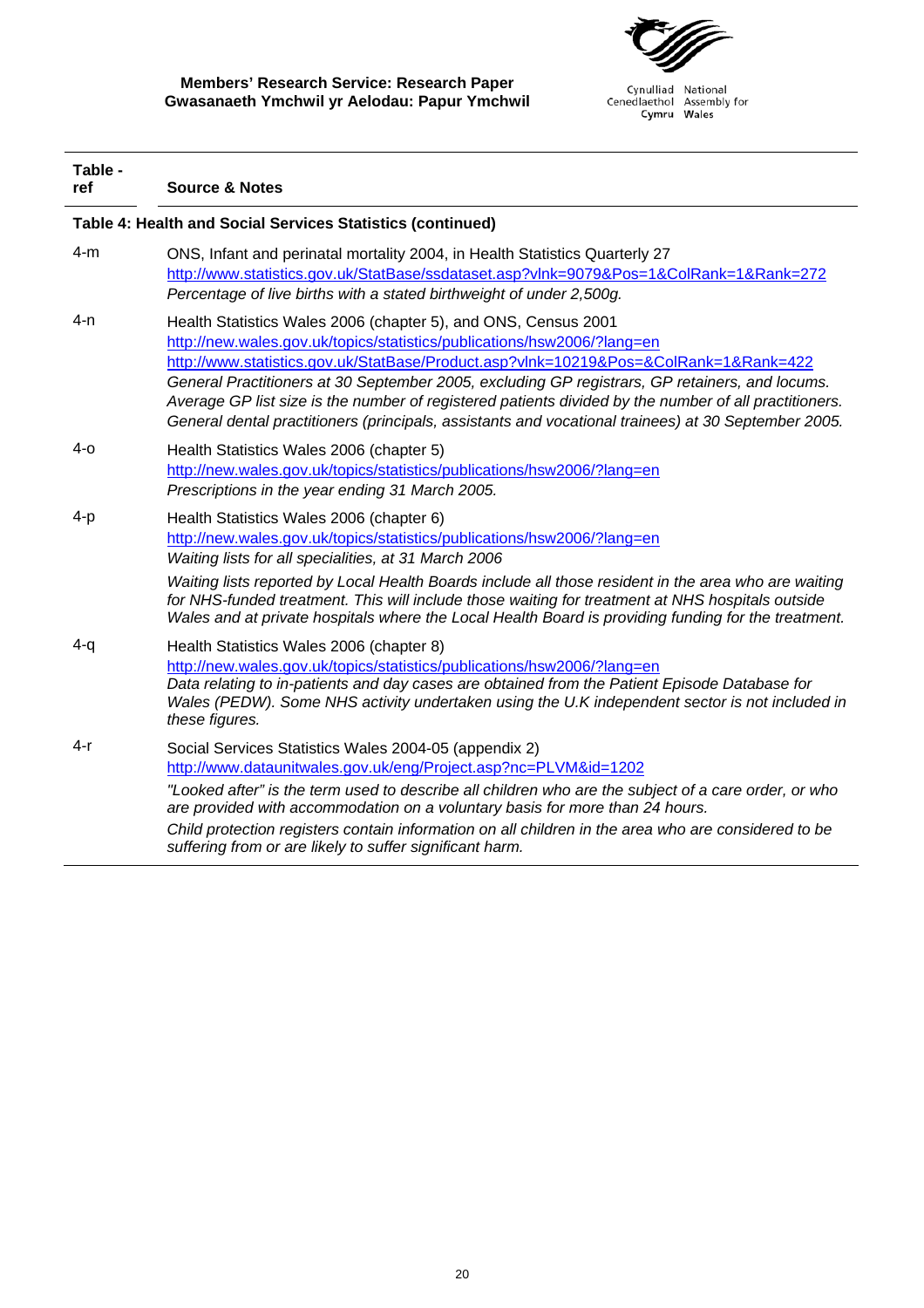

| Table -<br>ref | <b>Source &amp; Notes</b>                                                                                                                                                                                                                                                                                                                                                                                                                                                                                                                                                                  |
|----------------|--------------------------------------------------------------------------------------------------------------------------------------------------------------------------------------------------------------------------------------------------------------------------------------------------------------------------------------------------------------------------------------------------------------------------------------------------------------------------------------------------------------------------------------------------------------------------------------------|
|                | <b>Table 5: Education and Training Statistics</b>                                                                                                                                                                                                                                                                                                                                                                                                                                                                                                                                          |
| $5-a$          | NOMIS, Constituency Profiles (as at June 2006)<br>http://www.nomisweb.co.uk/reports/lmp/pca/2030043677/report.aspx<br>Information from the Local Area Labour Force Survey, March 2003 - February 2004. The link<br>above provides detailed definitions of the qualification levels.                                                                                                                                                                                                                                                                                                        |
| 5-b            | Schools in Wales: Examination Performance, 2005<br>http://new.wales.gov.uk/docrepos/40382/40382313/403824/schools-<br>2006/40382110141/swep2005-ch4.pdf?lang=en                                                                                                                                                                                                                                                                                                                                                                                                                            |
| $5-c$          | GCSE/GNVQ data relate to the examination achievements of full-time pupils (aged 15 on 31<br>August 2004) of maintained schools, achieved during the academic year, and any examinations<br>taken at an earlier age.                                                                                                                                                                                                                                                                                                                                                                        |
| 5-d            | These A Level / Equivalent results relate to the examination achievements of pupils of any age, in<br>maintained schools, achieved during the academic year.                                                                                                                                                                                                                                                                                                                                                                                                                               |
| 5-е            | The Average A Level / Equivalent points score are for pupils (aged 17 at 31 August 2004) who<br>entered two or more A/AS levels or achieved vocational equivalent. Includes results for pupils, in<br>maintained schools, achieved during the academic year, and any examinations taken at an earlier<br>age.                                                                                                                                                                                                                                                                              |
| 5-f            | Schools in Wales: General Statistics, 2005<br>http://new.wales.gov.uk/legacy_en/keypubstatisticsforwales/content/publication/schools-<br>teach/2006/siwgs2005/siwgs2005-ch11/siwgs2005-ch11.htm<br>Results for maintained schools, at January 2005.<br>Primary KS1 includes reception and mixed nursery/reception classes.                                                                                                                                                                                                                                                                 |
|                | <b>Table 6: Housing Statistics</b>                                                                                                                                                                                                                                                                                                                                                                                                                                                                                                                                                         |
| 6-а            | ONS, Census 2001<br>http://www.statistics.gov.uk/StatBase/Product.asp?vlnk=10219&Pos=&ColRank=1&Rank=422<br>A household comprises one person living alone, or a group of people (not necessarily related)<br>living at the same address with common housekeeping - that is, sharing either a living room or<br>sitting room or at least one meal a day. Total households refers to households with residents; total<br>household spaces refers to households with or without residents.<br>A dependent child is a person in a household aged 0-15 (whether or not in a family) or a person |
| 6-b            | aged 16-18 who is a full time student in a family with parent(s).<br>Welsh Housing Statistics 2005 (chapter 7)<br>http://new.wales.gov.uk/legacy_en/keypubstatisticsforwales/content/publication/housing/2005/whs2<br>005/whs2005-ch7/whs2005-ch7.htm                                                                                                                                                                                                                                                                                                                                      |
| $6-c$          | Welsh Housing Statistics 2005 (chapter 8)<br>http://new.wales.gov.uk/legacy_en/keypubstatisticsforwales/content/publication/housing/2005/whs2<br>005/whs2005-ch8/whs2005-ch8.htm<br>Open market value, residential sales only. Excluding non-open market value sales like Right to                                                                                                                                                                                                                                                                                                         |

*Buy sales or transfers under Compulsory Purchase Order. Excluding sales below £10,000 or over £1 million in value.*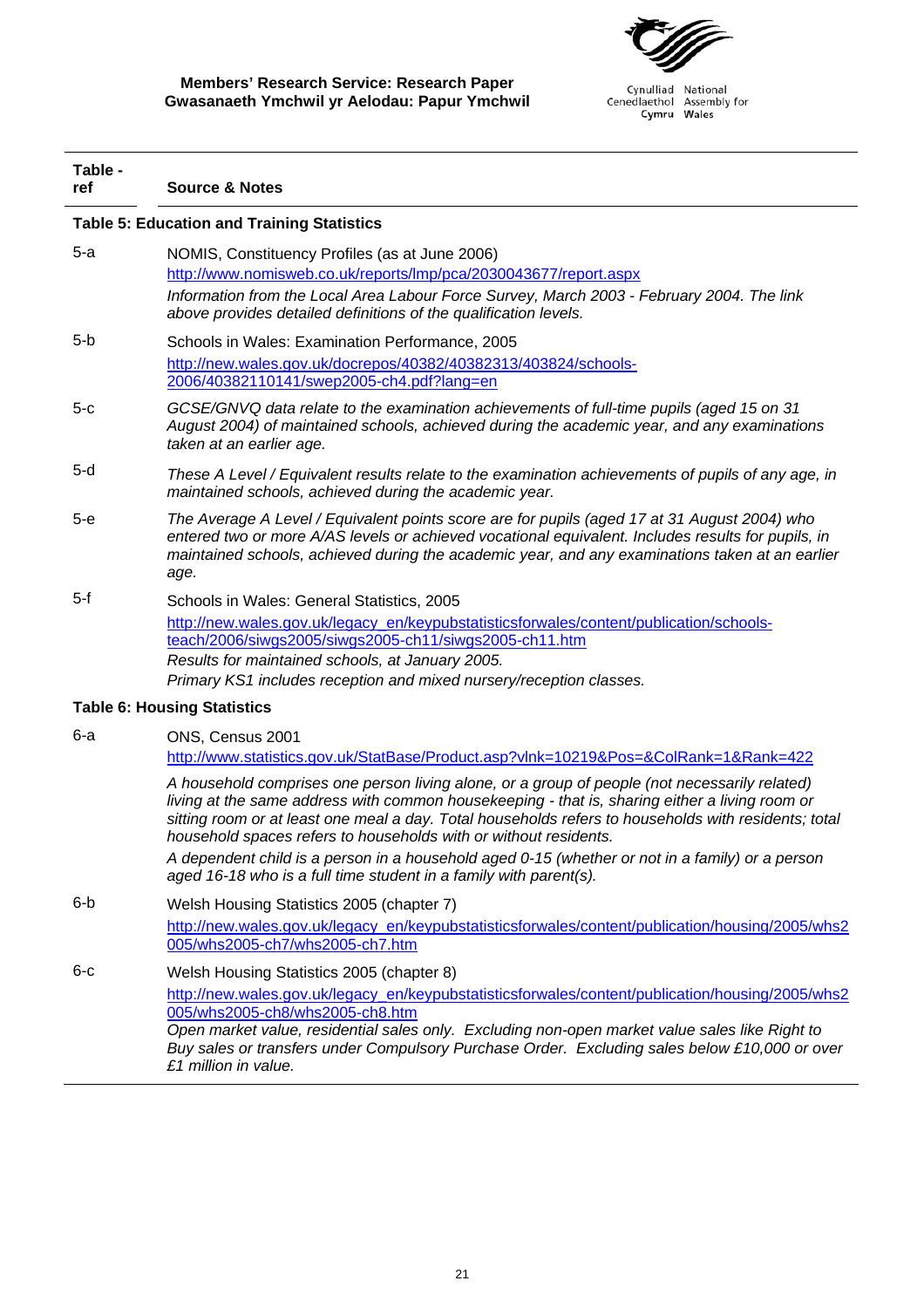

|                                                      | Table -<br>ref | <b>Source &amp; Notes</b>                                                                                                                                                                                                                                                                                                                                                                                                                                                                                                                                                                                                                                                                                                                                                               |
|------------------------------------------------------|----------------|-----------------------------------------------------------------------------------------------------------------------------------------------------------------------------------------------------------------------------------------------------------------------------------------------------------------------------------------------------------------------------------------------------------------------------------------------------------------------------------------------------------------------------------------------------------------------------------------------------------------------------------------------------------------------------------------------------------------------------------------------------------------------------------------|
| <b>Table 7: Transport and Environment Statistics</b> |                |                                                                                                                                                                                                                                                                                                                                                                                                                                                                                                                                                                                                                                                                                                                                                                                         |
|                                                      | 7-a            | ONS, Census 2001<br>http://www.statistics.gov.uk/StatBase/Product.asp?vlnk=10219&Pos=&ColRank=1&Rank=422                                                                                                                                                                                                                                                                                                                                                                                                                                                                                                                                                                                                                                                                                |
|                                                      | 7-b            | 2004 Road Casualties Wales (chapters 3 and 5)<br>http://new.wales.gov.uk/legacy_en/keypubstatisticsforwales/content/publication/transport/2005/rcw<br>2004/rcw2004.htm<br>Total road length is as at 1 April 2004, excluding green lanes and footpaths.                                                                                                                                                                                                                                                                                                                                                                                                                                                                                                                                 |
|                                                      | $7-c$          | 2004 Road Casualties Wales (chapters 3 and 12)<br>http://new.wales.gov.uk/legacy_en/keypubstatisticsforwales/content/publication/transport/2005/rcw<br>2004/rcw2004.htm<br>Road length taken from table 3.6 and traffic volume from 12.1 (excludes pedal cycles).                                                                                                                                                                                                                                                                                                                                                                                                                                                                                                                       |
|                                                      | 7-d            | Health Stats Wales 2005 (chapter 1)<br>http://new.wales.gov.uk/topics/statistics/publications/hsw2006/?lang=en<br>The number of deaths of people aged under 75 in each 5 year age-group is multiplied by the<br>difference between the midpoint of the age group and 74.5. The average annual years of life lost<br>are obtained by summing across the age groups and dividing by 5.                                                                                                                                                                                                                                                                                                                                                                                                    |
|                                                      | $7 - e$        | Key Environment Statistics for Wales, 2006<br>http://new.wales.gov.uk/topics/statistics/headlines/env-2006/hdw200601262/?lang=en<br>The data are derived from the Municipal Waste Management Survey for 2004-05 and exclude<br>abandoned vehicles. Note that this is different to the definition used in the National Assembly for<br>Wales Performance Indicators (NAWPIs) where other waste items are also excluded i.e. beach<br>cleansing waste, incinerator residues and rubble. Note that municipal waste refers to household<br>waste plus waste collected from non-household sources. Recycling/composting includes waste<br>sent or collected for recycling/composting from household and nonhousehold sources plus waste<br>collected by private and voluntary organisations. |
|                                                      | $7-f$          | Department for Environment, Food and Rural Affairs, River Quality Database (as at June 2006)<br>http://www2.defra.gov.uk/db/rg/gorlist.asp<br>These data are best estimates of monitored river water quality. River courses and catchment areas<br>often cross local authority boundaries and therefore the quality of some river waters within Blaenau<br>Gwent may be affected by factors outside the borders of the authority. The same will be true to a<br>lesser extent for Wales.                                                                                                                                                                                                                                                                                                |